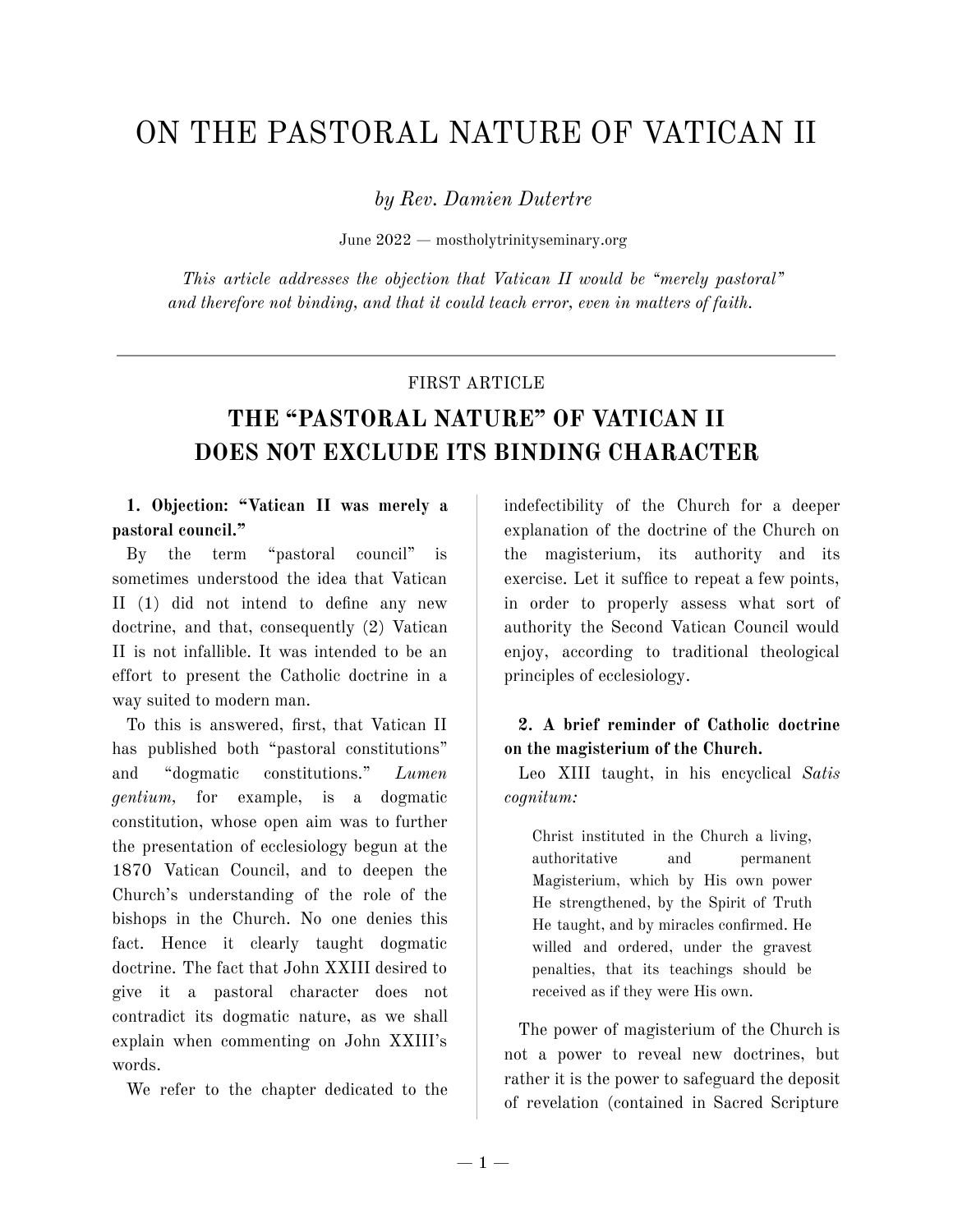and Tradition), to interpret it, to define it, to explain it. The Church can therefore infallibly judge that such or such a doctrine is contained in the deposit of revelation. She may also condemn a doctrine as contrary to it.

We must distinguish the *pontifical magisterium,* which is the exercise of the power to teach by the Pope alone, from the *universal magisterium,* which is the power to teach, exercised by the entire *Ecclesia docens* ("teaching Church"), namely by the bishops together with, and submitted to the pope.

In this latter category, we must again distinguish the magisterium exercised in a daily, ordinary, way, and the magisterium exercised solemnly in ecumenical councils.

The *universal ordinary magisterium* of the pope and the bishops is exercised when they are dispersed in the whole world and they teach the Church with authority, each bishop in his diocese, united together under the supreme authority of the Roman Pontiff.

The *extraordinary universal magisterium* of the bishops, which is to say: the *ecumenical councils,* is exercised when all the bishops of the world are solemnly gathered together by the authority of the Roman Pontiff, and as one moral body they judge questions of doctrine and discipline for the universal church.

It is important to keep in mind that **the supreme magisterium of the Church is infallible, whether it be exercised in an ordinary or extraordinary manner, and whether it be exercised by the pope alone or by the entire** *Ecclesia docens* **("teaching Church").**

## **3. The teaching of ecumenical councils is infallible.**

This is true because:

1) An ecumenical council, confirmed by the authority of the Roman Pontiff, represents the supreme power of the teaching Church, which is infallible.

2) If an ecumenical council were to err, the whole Church would be led into error, since there is no appeal possible from the definitive judgment of an ecumenical council on matters of faith.

3) The testimony of Tradition has always shown the judgments of ecumincal councils to be irreversible, given under the assistance of the Holy Ghost, whose acceptance has been imposed on all as a criteria of membership in the Catholic Church.

As a consequence, theologians explain that whatever is imposed in a definite way by an ecumenical council is infallible; whatever is imposed to all Catholics without any appeal possible is infallible.

What are not infallibly proposed, however, are discussions had during the Council, arguments brought forth in defense of the proposed doctrine, examples, and things said in passing.

## **4. The absence of anathemas, usually pronounced by ecumenical councils to define the condemnation of heresies, is not a proof of lack of infallibility.**

In an ecumenical council both the "chapters" ("*capita*") and the "canons" ("*canones*") are infallible. Let us explain. Traditionally, ecumenical councils present Catholic doctrine in a twofold manner. a) They give a positive presentation and explanation of a doctrine, arranged in "chapters"; and b) they also define doctrine in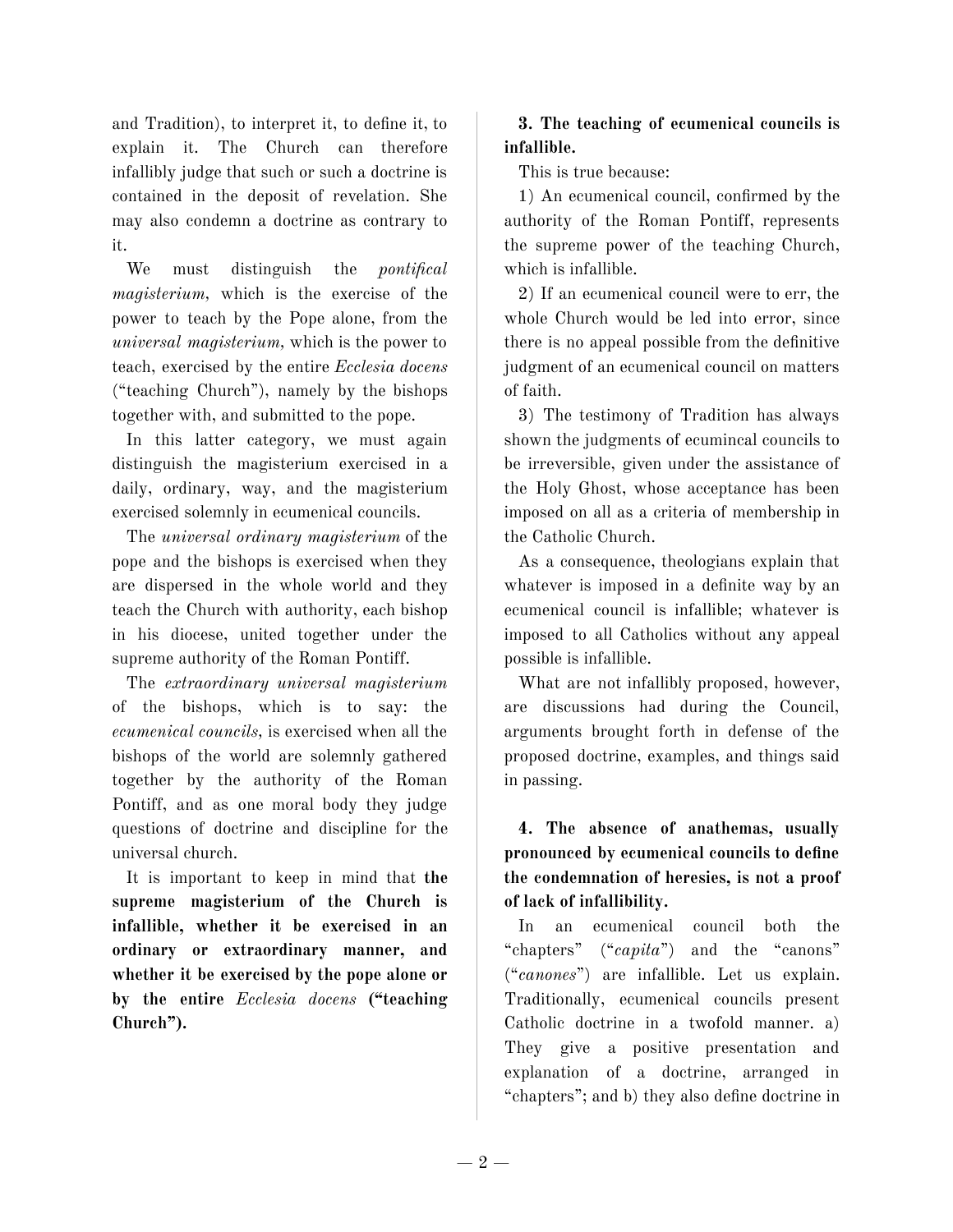a negative way, by the fulmination of anathemas against opposed errors (these are called the "canons"). Thus both the Council of Trent and the 1870 Vatican Council have clearly followed this pattern. The doctrine of the Church is first presented in a number of chapters, defining the doctrine, explaining it, giving arguments to support it. Then, at the end of the documents, a number of canons condemn ideas opposed to the doctrine which was just defined in the chapters. Both chapters and canons, however, are infallible, and always have been considered so by the Fathers, doctors, and theologians.

Hence the fact that Vatican II did not publish any formula of anathema (no "canon") does not in itself mean that it would not be infallible, since it did publish a number of chapters, presented in different dogmatic constitutions.

## **5. The different documents published by Vatican II have a traditional confirmation "in the Holy Ghost" by "the apostolic power given by Christ."**

The documents published by Vatican II end with solemn words of this kind:

Each and all these items which are set forth in this dogmatic Constitution have met with the approval of the Council Fathers. And We by the apostolic power given Us by Christ together with the Venerable Fathers in the Holy Spirit, approve, decree and establish it and command that what has thus been decided in the Council be promulgated for the glory of God. 1

Such a solemn conclusion is very characteristic of a document issued by an ecumenical council, which is a solemn gathering of the entire Teaching Church, to whom was promised the assistance of the Holy Ghost and the supreme authority of Christ: "He that heareth you, heareth me" (Lk. X, 16). Such solemn decrees have always been considered to be protected from error by the Holy Ghost.

## **6. Certain comments of John XXIII, Paul VI, and of the Theological Commission, are misunderstood by some.**

Some people, especially from the Recognize-and-Resist camp, have taken certain quotes from either John XXIII, Paul VI, and the Theological Commission of Vatican II, out of context, to deny practically any authority to Vatican II, and certainly to deny that it should be protected by the assistance of the Holy Ghost.

This false claim has already been refuted by a number of authors who wrote in defense of Vatican II. And it is continually being refuted by the very existence of the Society of Saint Pius X (SSPX), among others, since their very existence is proof positive of the fact that Vatican II is so obligatory inside the canonical structures of the official "Church" that you cannot remain inside of those structures while rejecting the novelties of Vatican II. It is a very well established and experienced fact that any diocesan priest who begins to question the teaching of Vatican II

<sup>&</sup>lt;sup>1</sup> Thus are indeed the words concluding the promulgation of the Dogmatic Constitution on the Church *Lumen Gentium:* "Haec omnia et singula quae in hac Constitutione dogmatica edicta sunt placuerunt Patribus. Et Nos, Apostolica a Christo

Nobis tradita potestate, illa una cum Venerabilibus Patribus, in Spiritu Sancto approbamus, decernimus ac statuimus et quae ita synodaliter statuta sunt ad Dei gloriam promulgari jubemus. Romae, apud S. Petrum, die XXI mensis Novembris anno MCMLXIV." (A.A.S. LVII, 1965, n. 1, p. 67).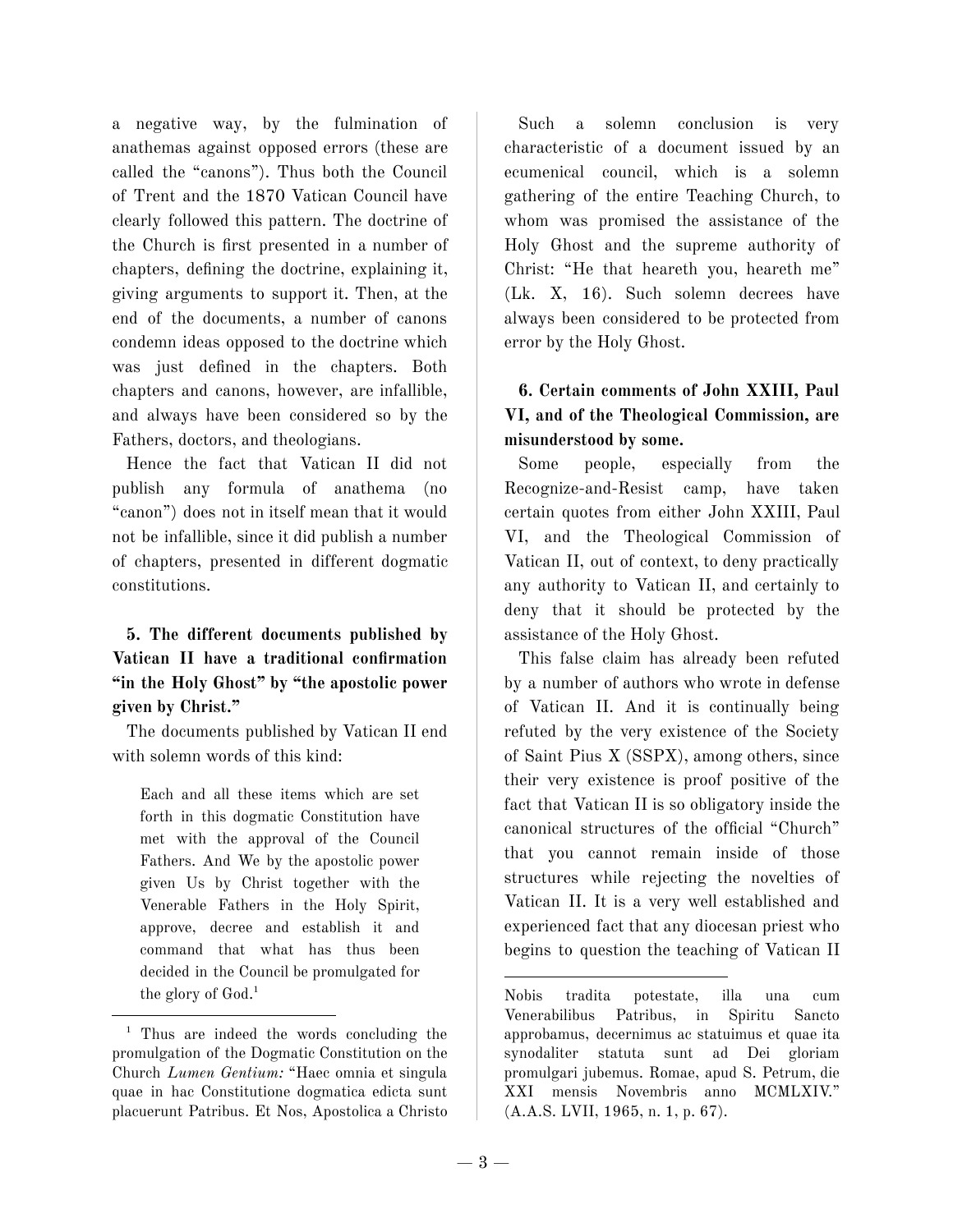is swiftly punished, and if unrepentant, he is eventually excommunicated.

In order to refute what could be considered a traditionalist myth, let us go through different interventions of John XXIII and Paul VI, so as to understand what authority Vatican II holds, in their view.

#### **7. The opening address of Vatican II, by John XXIII, on October 11 th , 1962.**

In the opening address <sup>2</sup> given on October 11 th , 1962, John XXIII clearly makes the point that the Second Vatican Council will be the twenty-first ecumenical council of the Church. He clearly says that it is about to "affirm, once again, the continuity of the ecclesiastical magisterium", and "to present this magisterium in an extraordinary mode to all men." <sup>3</sup> He clearly classifies the ecumenical council as "extraordinary magisterium of the Church." 4

John XXIII clearly establishes "the safeguarding and promotion of doctrine" as the "principal task of the council." <sup>5</sup> He says in unmistakable terms:

The supreme interest of the Ecumenical Council is that the sacred deposit of Christian doctrine be guarded and taught in a more effective way. 6

The first mention of the "pastoral nature" of the Council comes in the section of the allocution entitled "How should doctrine be promoted today." 7 It is therefore very clear that the "pastoral" character of the Council should not be taken as being in opposition to its being doctrinal. On the contrary, John XXIII explains:

But at present it is necessary that the whole christian doctrine, with all of its parts, be received by all in our times with a new eagerness, with a serene and calm mind, taught in that accurate way of formulating in words and expressing, which shines forth particularly from the acts of the Council of Trent and of the first Vatican Council. 8

Hence, what John XXIII calls a magisterium of "pastoral nature" is that the same doctrine be presented authoritatively by the Church, but in a manner more suited to our times and to modern man, so that it may be better appreciated and understood:

For one thing is the deposit of Faith itself, or the truths which our venerable doctrine contains; and another thing is the mode in which they are presented, in

<sup>2</sup> Allocution *Gaudet Mater Ecclesia* given on October 11<sup>th</sup>, 1962. A.A.S. LIV, 1962, n. 14, pp. 786-795.

<sup>&</sup>lt;sup>3</sup> "... ut iterum Magisterium Ecclesiasticum, numquam deficiens et ad finem usque temporum perseverans, affirmaretur; quod quidem Magisterium… per hoc ipsum Concilium omnibus hominibus, quotquot in orbe terrarum sunt, extraordinario modo, in praesenti exhibetur." *Gaudet Mater Ecclesia*, n.2.

<sup>4</sup> "Testimonia extraordinarii hujus Magisterii Ecclesiae, scilicet universalium Synodorum…" *Ibid.*

<sup>5</sup> "Praecipuum Concilii munus: doctrina tuenda ac promovenda." *Ibid*. 5.

<sup>6</sup> "Quod Concilii Oecumenici maxime interest, hoc est, ut sacrum christianae doctrinae depositum efficaciore ratione custodiatur atque proponatur." *Ibid*.

<sup>7</sup> "Qua ratione hodie doctrina promovenda sit." *Ibid*. 6.

<sup>8</sup> "Verumtamen in praesenti oportet ut universa doctrina christiana, nulla parte inde detracta, his temporibus nostris ab omnibus accipiatur novo studio, mentibus serenis atque pacatis, tradita accurata illa ratione verba concipiendi et in formam redigendi, quae ex actis Concilii Tridentini et Vaticani Primi praesertim elucet." *Ibid*.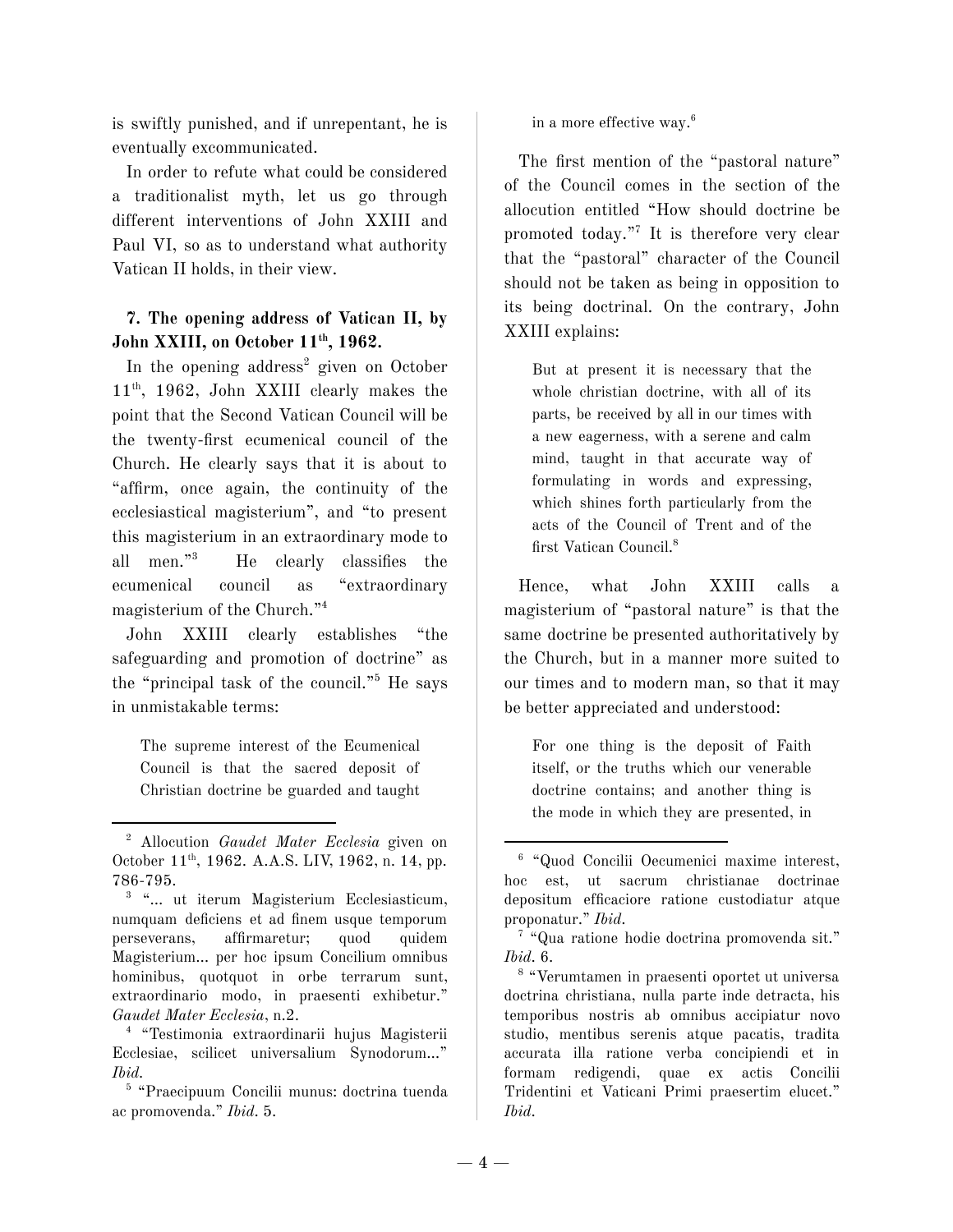the same sense, however, and in the same understanding. And indeed, the greatest importance must be given to this manner [of presenting doctrine], and, if necessary, much patient work should be applied to it. This means that those ways of presenting things must be adopted, that are more in accordance with a magisterium that is primarily pastoral in character. 9

John XXIII consequently decides to propose doctrine without solemnly condemning the opposed errors:

The Church has always opposed these errors, and she has frequently condemned them with the greatest severity. But at the present time, the Spouse of Christ prefers to make use of the medicine of mercy rather than making use of severity. She considers that she meets the needs of the present day by showing the validity of her teaching rather than by condemnations. 10

**8. Explanations given by the Theological Commission of Vatican II on March 6th, 1964, and November 16 th , 1964.**

<sup>10</sup> "Quibus erroribus Ecclesia nullo non tempore obstitit, eos saepe etiam damnavit, et quidem severitate firmissima. Ad praesens tempus quod attinet, Christi Sponsae placet misericordiae medicinam adhibere, potius quam severitatis arma suscipere; magis quam damnando, suae doctrinae vim uberius explicando putat hodiernis necessitatibus esse consulendum."

These explanations were given during the Council and should therefore help to clarify the Council's intention. In addition, the notifications given on November 16<sup>th</sup>, 1964, were published as an appendix to the official Latin version of the Constitution on the Church, *Lumen gentium,* promulgated a few days later, on November  $21<sup>st</sup>$ ,  $1964<sup>11</sup>$  It clearly shows the importance of these notifications.

It reads as follows:

#### **"Notificationes" given by the Secretary General of the Council at the 123 rd General Congregation, November 16 th , 1964.**

A question has arisen regarding the precise theological note which should be attached to the doctrine that is set forth in the Schema *De Ecclesia* ["on the Church"] and is being put to a vote.

The Theological Commission has given the following response regarding the *Modi* [that is, the *modes* or *corrections* suggested by the Council Fathers] that have to do with Chapter III of the *De Ecclesia* Schema: "As is self-evident, the Council's text must always be interpreted in accordance with the general rules that are known to all."

On this occasion the Theological Commission makes reference to its Declaration of March  $6<sup>th</sup>$ , 1964, the text of which we transcribe here:

"Taking conciliar custom into consideration and also the pastoral purpose of the present Council, the sacred Council defines as binding on the Church only those things in matters of faith and morals which it shall openly declare to be binding. The rest of the things which the sacred Council sets forth, inasmuch as they are the teaching

<sup>9</sup> "Est enim aliud ipsum depositum Fidei, seu veritates, quae veneranda doctrina nostra continentur, aliud modus, quo eaedem enuntiantur, eodem tamen sensu eademque sententia. Huic quippe modo plurimum tribuendum erit et patienter, si opus fuerit, in eo elaborandum; scilicet eae inducendae erunt rationes res exponendi, quae cum magisterio, cujus indoles praesertim pastoralis est, magis congruant."

 $11$  A.A.S. LVII, 1965, n. 1, p. 72.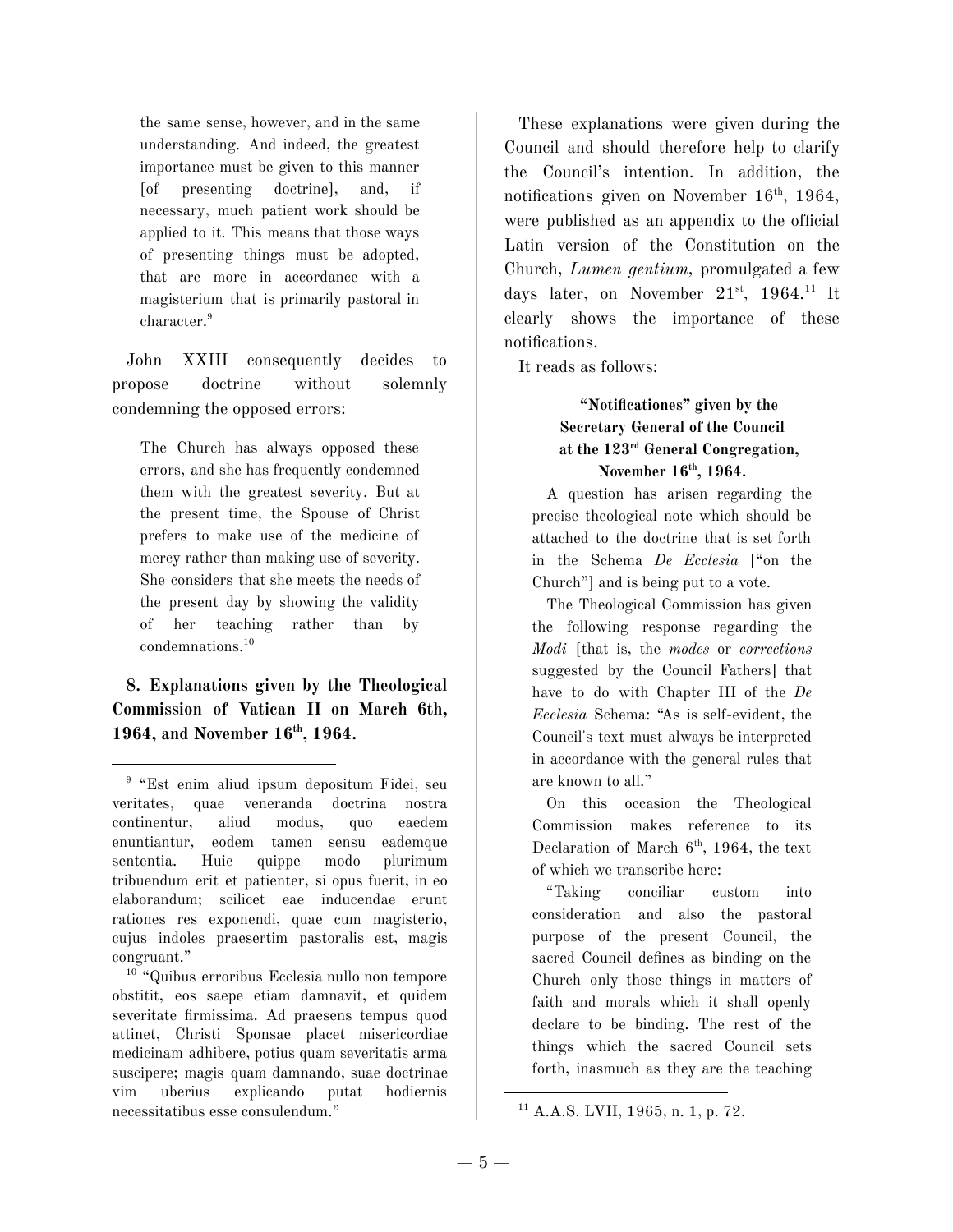of the Church's supreme magisterium, must be accepted and embraced by each and every one of Christ's faithful according to the mind of the sacred Council. The mind of the Council becomes known either from the matter treated or from its manner of speaking, in accordance with the norms of theological interpretation." 12

The norms of theological interpretation are that an ecumenical council is infallible when teaching faith and morals, although examples or arguments brought forth in the exposition of doctrine contained in the chapters may not be covered by the same guarantee.

The same criteria applied by theologians to dogmatic constitutions of past Councils, such as the constitution *Dei Filius* of the 1870 Vatican Council, should be applied exactly in the same way to the dogmatic constitutions of Vatican II, such as *Lumen gentium*. That is the clear meaning of these notifications, and is confirmed by the attitude of the official subsequent "magisterium" towards it.

**9. On November 4 th , 1965, Paul VI explicitly recognized that Vatican II had already at that point issued many points of extraordinary magisterium.**

The very nature of an ecumenical council makes its teaching to belong to what we have described as *extraordinary* or *solemn* magisterium, which is always infallible when teaching faith and morals. And Paul VI himself seems to have acknowledged this fact. Thus, on November 4th, 1965, he declared:

And first let worthy thanksgivings be presented to Almighty God, who, throughout the entire celebration of the Council, has never ceased to be present by his supernatural help and the abundance of heavenly lights. Indeed, if we consider the immense amount of work already accomplished by the Council, we are really taken by admiration, either on account of **the many points of doctrine which have been proposed by the extraordinary magisterium of the Church**, or on account of the norms of discipline wisely issued… [emphasis added] 13

<sup>12</sup> "Notificationes factae ab Exc.mo Secretario Generali Ss. Concilii in Congregatione Generali CXXIII diei XVI Nov. MCMLXIV.

Quaesitum est quaenam esse debeat qualificatio theologica doctrinae, quae in Schemate de Ecclesia exponitur et suffragationi subicitur.

Commissio Doctrinalis quaesito responsionem dedit, in expendendis Modis spectantibus ad caput tertium Schematis de Ecclesia, hisce verbis:

<sup>&#</sup>x27;Ut de se patet, textus Concilii semper secundum regulas generales, ab omnibus cognitas, interpretandus est'.

Qua occasione Commissio Doctrinalis remittit ad suam Declarationem 6 martii 1964, cuius textum hic transcribimus:

<sup>&#</sup>x27;Ratione habita moris conciliaris ac praesentis Concilii finis pastoralis, haec S. Synodus ea tantum de rebus fidei vel morum ab Ecclesia tenenda definit, quae ut talia aperte ipsa declaraverit.

Cetera autem, quae S. Synodus proponit, utpote Supremi Ecclesiae Magisterii doctrinam, omnes ac singuli christifideles excipere et amplecti debent iuxta ipsius S. Synodi mentem, quae sive ex subiecta materia sive ex dicendi ratione innotescit, secundum normas theologicae interpretationis'."

<sup>13</sup> "Ac primum dignae Omnipotenti Deo gratiae referantur, qui toto Concilii celebratione tempore, superna ope sua caelestiumque luminum copia numquam destitit Oecumenicae Synodo praesens adesse. Revera, si spectamus immensam laboris molem, quam Concilium hucusque absolvit, admiratione sane percellimur, sive ob compura doctrinae capita a Magisterio Ecclesiae extraordinario proposita, sive ob disciplinae normas sapienter impertitas, quae quidem, ecclesiastica traditione fideliter servata, actioni Ecclesiae nova patere jubent ininera, et ad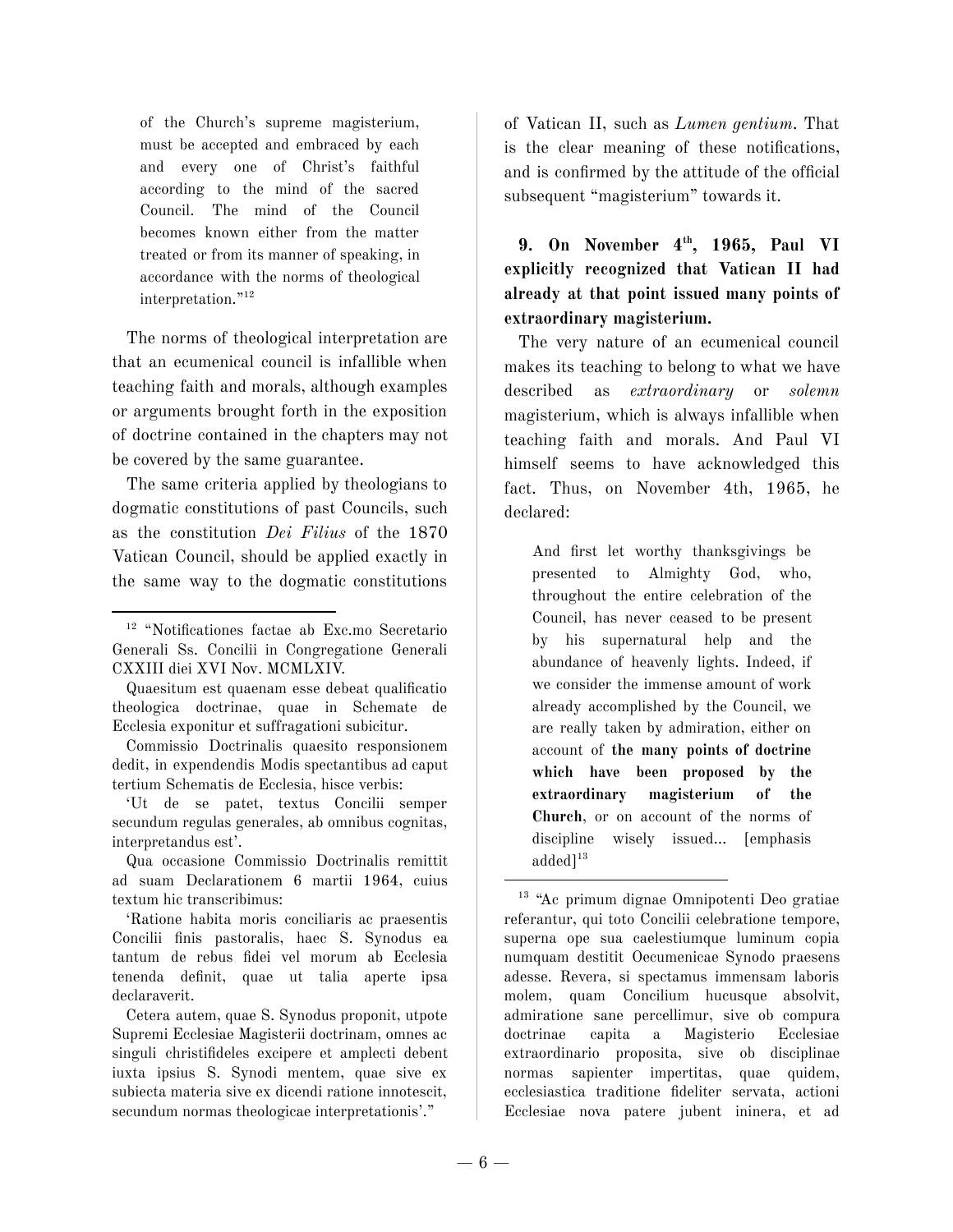It cannot be denied that at that point Paul VI clearly acknowledged the work of Vatican II to be the work of the extraordinary magisterium of the Church. It is important to realize that the dogmatic constitution *Lumen gentium* had been already published one year earlier, on November 21<sup>st</sup>, 1964. Clearly, therefore, *Lumen gentium* is one of the documents <sup>14</sup> which Paul VI qualified as containing "many points of doctrine proposed by the extraordinary magisterium of the Church."

## **10. Homily given on December 7 th , 1965, at the last session of Vatican II, in which Paul VI declares that no doctrine has been defined by an extraordinary pronouncement.**

We have already seen that Paul VI considered the documents of Vatican II to be part of the extraordinary magisterium of the Church, and he will reiterate this later on, as we shall see. Paul VI does affirm, however, that Vatican II did not promulgate any new dogma in an extraordinary manner.

This could seem contradictory, but Paul VI wants to make a distinction between the *mode* or *manner* in which the magisterium is exercised by Vatican II, and its *dogmatic authority*. As an ecumenical council, Vatican II is meant to be an extraordinary event of the life of the Church, and thus an *extraordinary* exercise of its magisterium. But, Paul VI claims, Vatican II does not define any new doctrine, and merely presents Catholic doctrine in a new way adapted to the modern world ("pastoral"), and thus it would not be classified as containing any *extraordinary definition,* but merely an *ordinary* level of teaching.

What is disputed, then, is exactly how to understand this novelty 15 introduced by Paul VI. Some have relegated all the teaching of Vatican II as being *merely authentic magisterium,* that is, a teaching which, although obligatory, is never infallible. But this is clearly false, on many accounts.

Indeed, even the ordinary magisterium is infallible in teaching the faith, were it to merely teach things already defined. Even if the Church does not define any new dogma, she is infallible in transmitting and teaching the faith to every generation, in the entire world. Certainly, then, must she be infallible in such a solemn event as an ecumenical council, even if she is only repeating already defined doctrines. It is inconceivable that the Church, in her ordinary teaching of the Faith, whether through encyclicals of the Roman Pontiff, or even through catechisms approved in the entire world, could impose as binding the consciences something which would contradict previous definitions of the faith. Because the Church would then be binding the consciences of all Catholics to something contrary to the faith. The Church would become a means of damnation, which is

animarum bonum procul dubio summopere conferent." (Apostolic exhortation of November 4 th , 1965. A.A.S. LVII, 1965, n. 13, p. 866).

Another document which should be mentioned, promulgated the same day as *Lumen* gentium (Nov.  $21^{st}$ , 1964), is the decree on ecumenism, *Unitatis redintegratio.*

 $15$  We say that it is a novelty, since the teaching of ecumenical councils has always been classified by theologians as *extraordinary* magisterium, which is in itself infallible and definitive, although examples and arguments presented to support a doctrine might not themselves be infallible, as explained above. Even if an ecumenical council is merely repeating already defined doctrine, it is traditionally classified as *extraordinary* magisterium, and is certainly infallible. Nor was it ever called *ordinary* magisterium when it did not define any new dogma.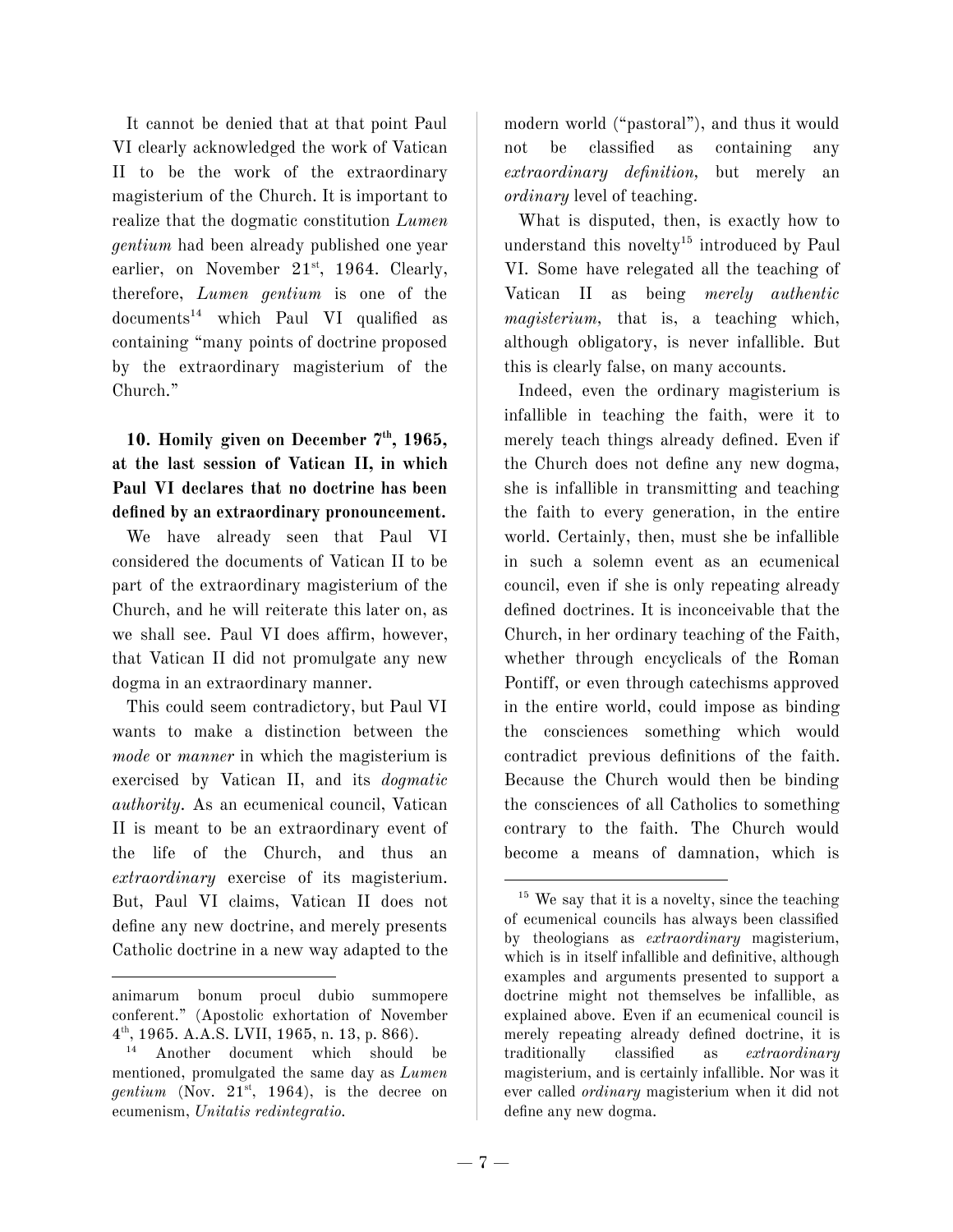absolutely impossible.

Let us rather apply traditional theological principles to assess the dogmatic value of Vatican II.

To give a comparison with the 1870 Vatican Council, we may say that Vatican II did not issue any solemn profession of dogma such as was promulgated in the dogmatic constitution *Pastor Aeternus,* which defined as a solemn dogma papal infallibility, but rather, that Vatican II teaches the faith in a way similar to the manner accomplished by the other constitution of the 1870 Vatican Council, *Dei Filius,* namely, by giving a rule of faith, without specifically proposing a particular point as a newly defined dogma.

Here is the relevant passage of Paul VI's homily:

Now it is helpful to remark that although the Church did not want to define any point of doctrine by extraordinary dogmatic pronouncements in her magisterium, she has nonetheless on many questions proposed with authority her doctrine, to which norm men are today bound to conform their conscience and their behavior. 16

Paul VI is not at all saying that "Vatican II is not infallible and can be dismissed," but on the contrary he actually positively declares that one is bound to conform and hold to the Vatican II doctrine, even though it did not define any new dogma. And the teaching of an ecumenical council, which is made obligatory to hold by the faithful, is certainly guaranteed by the assistance of the Holy Ghost, which is also clearly taught by Paul VI, as we shall later see.

**11. On January 12 th , 1966, Paul VI ascribed the authority of the "supreme ordinary magisterium" of the Church to Vatican II.**

In a general audience, held on January 12th, 1966, Paul VI first recalls that the main goal of the Council was to reaffirm the doctrine of the Church in a manner suited to present times. He thus declares:

It is a great act of the ecclesiastical magisterium; and whoever adheres to the Council thereby recognizes and honors the magisterium of the Church. 17

Paul VI then refers to the same rules given above, as to what authority should be given to the teachings of the Council:

There are those who ask what is the authority, the theological qualification, that the Council wished to attribute to its teachings, knowing that it has avoided giving solemn dogmatic definitions, engaging the infallibility of the ecclesiastical magisterium. And the answer is known to those who remember the conciliar declaration of March 6<sup>th</sup>, 1964, repeated on November  $16<sup>th</sup>$ , 1964: given the pastoral character of the Council, it avoided pronouncing in an

<sup>16</sup> "Nunc vero animadvertere juvat, Ecclesiam per suum magisterium, quamvis nullum doctrinae caput sententiis dogmaticis extraordinariis definire voluerit, nihilominus circa plurimas quaestiones cum auctoritate doctrinam proposuisse suam, ad cujus normam homines hodie tenentur conscientiam suam suamque agendi rationem conformare." (Homilia, December 7<sup>th</sup>, 1965. A.A.S. LVIII, 1966, n. 1, p. 57).

<sup>17</sup> "Esso è un grande atto del magistero ecclesiastico; e chi aderisce al Concilio riconosce ed onora con ciò il magistero della Chiesa." (Paolo VI, *Udienza Generale*, Mercoledì, 12 gennaio 1966, available on the Vatican website vatican.va).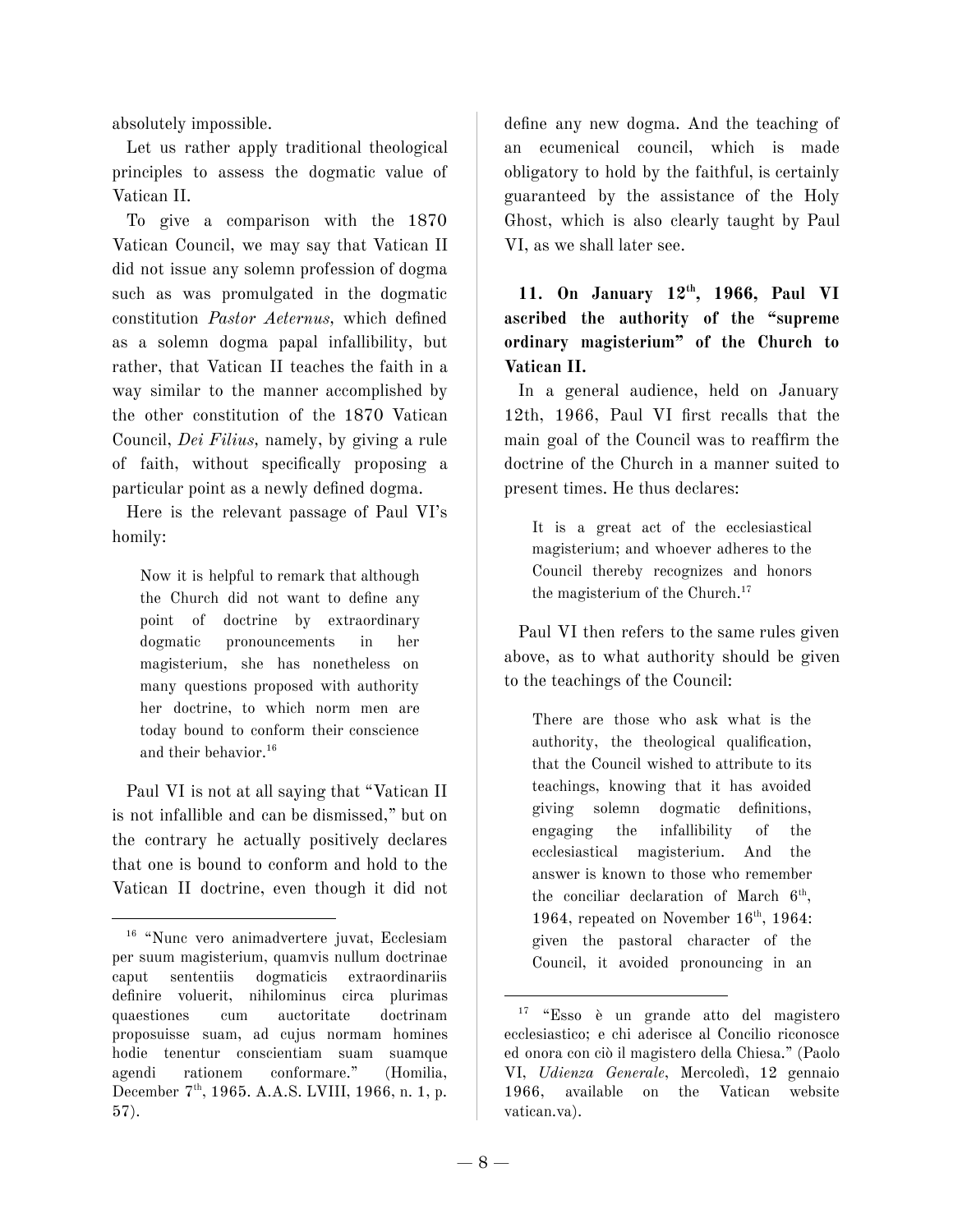extraordinary way dogmas endowed with the note of infallibility; but it has nevertheless endowed its teachings with the authority of the supreme ordinary magisterium, which ordinary and so clearly authentic magisterium must be accepted docilely and sincerely by all the faithful, according to the mind of the Council regarding the nature and purposes of the individual documents. 18

Nobody can deny that Paul VI considers the magisterium of Vatican II to be *extraordinary* magisterium, as we have already shown, in the sense that it is the teaching of an ecumenical council, which is an *extraordinary* way of teaching the faith. What Paul VI meant in this audience therefore is that the authority of Vatican II is the same as that of the supreme ordinary magisterium of the Church, which although it does not solemnly and infallibly declare any new dogmatic pronouncement, yet it proposes the faith already defined by the Church (in a new, pastoral way, adapted to modern man, allegedly). And in doing so, the Church is infallible.

It is indeed very important to remember

that the supreme ordinary magisterium of the Church is as infallible as her solemn magisterium. Let us repeat here the teaching of the 1870 Vatican Council (in the Dogmatic Constitution *Dei Filius*):

By divine and Catholic faith, all those things must be believed which are contained in the written word of God and in tradition, and those which are proposed by the Church, either in a solemn pronouncement or in her ordinary and universal teaching power, to be believed as divinely revealed.

Consequently, as we have already said, the same criteria of interpretation traditionally applied to previous ecumenical councils should be likewise applied to Vatican II. Paul VI himself says it in this very audience:

We must enter into the spirit of these basic criteria of the ecclesiastical magisterium. 19

## **12. On January 31 st , 1966, Paul VI indicated proper rules of interpretation of Vatican II.**

In an allocution to the members of the Commission entrusted with the interpretation of the decrees of Vatican II, Paul VI said the following:

A duty is entrusted to you… It is indeed to strive by all means that doubts concerning the decrees of the Council do not arise, and that one may not judge of them or spin them to one's will. It will be helpful to reiterate here the words employed by Pope Pius IV, our predecessor, when he confirmed the Holy Council of Trent: 'if however something

<sup>18</sup> "Vi è chi si domanda quale sia l'autorità, la qualificazione teologica, che il Concilio ha voluto attribuire ai suoi insegnamenti, sapendo che esso ha evitato di dare definizioni dogmatiche solenni, impegnanti l'infallibilità del magistero ecclesiastico. E la risposta è nota per chi ricorda la dichiarazione conciliare del 6 marzo 1964, ripetuta il 16 novembre 1964: dato il carattere pastorale del Concilio, esso ha evitato di pronunciare in modo straordinario dogmi dotati della nota di infallibilità; ma esso ha tuttavia munito i suoi insegnamenti dell'autorità del supremo magistero ordinario il quale magistero ordinario e così palesemente autentico deve essere accolto docilmente e sinceramente da tutti i fedeli, secondo la mente del Concilio circa la natura e gli scopi dei singoli documenti."

<sup>19</sup> "Dobbiamo entrare nello spirito di questi criteri basilari del magistero ecclesiastico."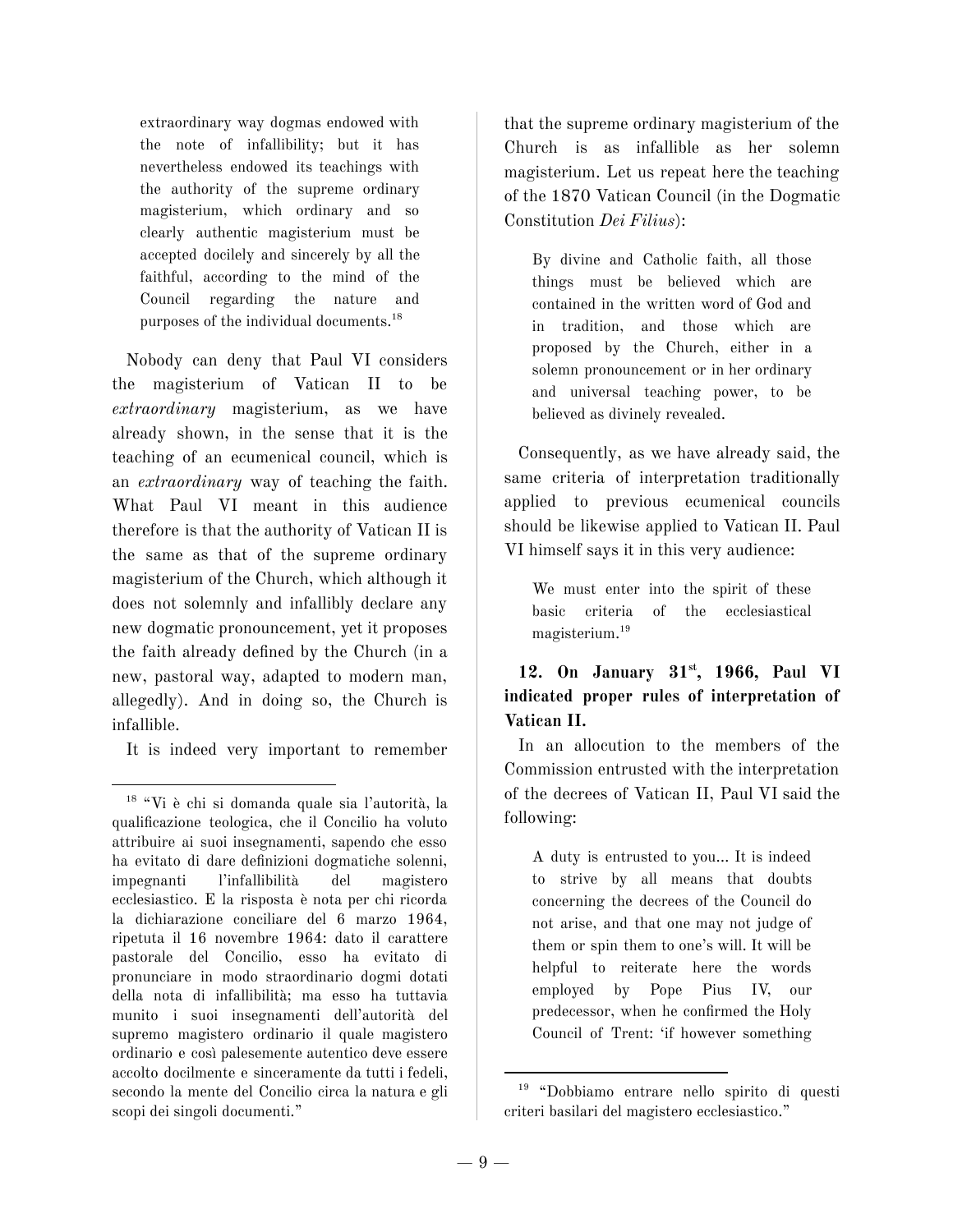appeared to someone to have been said or established in an obscure manner in them (that is, in the decrees), and because of that, is in need of some interpretation or decision: let him come to the place chosen by the Lord, namely to the Apostolic See, teacher of all the faithful'. 20

The decrees of an ecumenical council must be understood in the sense that the Church understands them, by her magisterium. Thus it is impossible, in order to save Vatican II, to "spin" its teaching in a way contrary to the interpretation given officially by the authoritative magisterium.

## **13. On April 23rd, 1966, Paul VI demanded that we ascribe the conciliar doctrine to the breathing of the Holy Ghost.**

A few months only after the end of Vatican II, Paul VI asked us, in another exhortation, to have an "adhesion entire and without reserve" to the deliberations of the second Vatican Council, and to consider its teaching as the "breathing of the Holy Ghost":

But now it is necessary to ascribe the conciliar doctrines to the magisterium of the Church, nay, to the breath of the Holy Ghost; and we must with a faith both sure and unanimous accept the great 'tome', that is, the volume, the text of the teachings and precepts, which the Council transmits to the Church. 21

Let us emphasize the fact that Paul VI clearly declares the teaching of the Council to be part of the Church's magisterium, and to be ascribed to the breathing of the Holy Ghost. This teaching, he says, must be accepted *with sure and unanimous faith*. Let the reader ponder these words. They have been said after all the comments referenced above, thus proving that our understanding is correct: Vatican II did not intend to solemnly proclaim any new dogmatic pronouncement, but in principle the same rules of interpretation should be applied to its teaching, which are applied to the teaching of previous ecumenical councils, such as the dogmatic constitution *Dei Filius* of Vatican I*.*

**14. On June 23rd, 1966, Paul VI confirmed the obligatory nature of Vatican II, and that it must be used in teaching the faith as a catechism.**

In an allocution to the Italian Conference of Bishops, Paul VI praised the work of Vatican II and insisted on the duty to safeguard and apply its teaching. He called it the "great catechism" for our times, which is very significant, since a catechism of the universal Church would be given as a norm of faith,

<sup>20</sup> "Officium creditur vobis… Est enim omni ope annitendum, ne circa decreta Concilii dubitationes oriantur neque ad suum arbitrium quisquam de iis judicet vel ea detorqueat. Juvat hic iterare verba, quibus Pius Pp. IV, Decessor Noster, usus est, cum Sacrosanctum Concilium Tridentinum confirmavit: 'si cui vero in eis (id est decretis) aliquid obscurius dictum et statutum fuisse eamque ob causam interpretatione aut decisione aliqua egere visum fuerit: ascendat ad locum, quem Dominus elegit, ad Sedem videlicet Apostolicam, omnium fidelium magistram'." (Allocutio, January 31<sup>st</sup>, 1966. A.A.S. LVIII, 1966, n. 2, p. 160).

<sup>21</sup> "Oggi la nostra adesione alle deliberazioni conciliari dev'essere schietta e senza riserve… Ma bisogna oramai ascrivere al magistero della Chiesa le dottrine conciliari, anzi al soffio dello Spirito Santo; e dobbiamo con fede sicura ed unanime accettare il grande 'tomo', cioè il volume, il testo degli insegnamenti e dei precetti, che il Concilio trasmette alla Chiesa." (*Allocution to the Roman Curia*, April 23 rd , 1966. A.A.S. LVIII, 1966, n. 5, p. 380).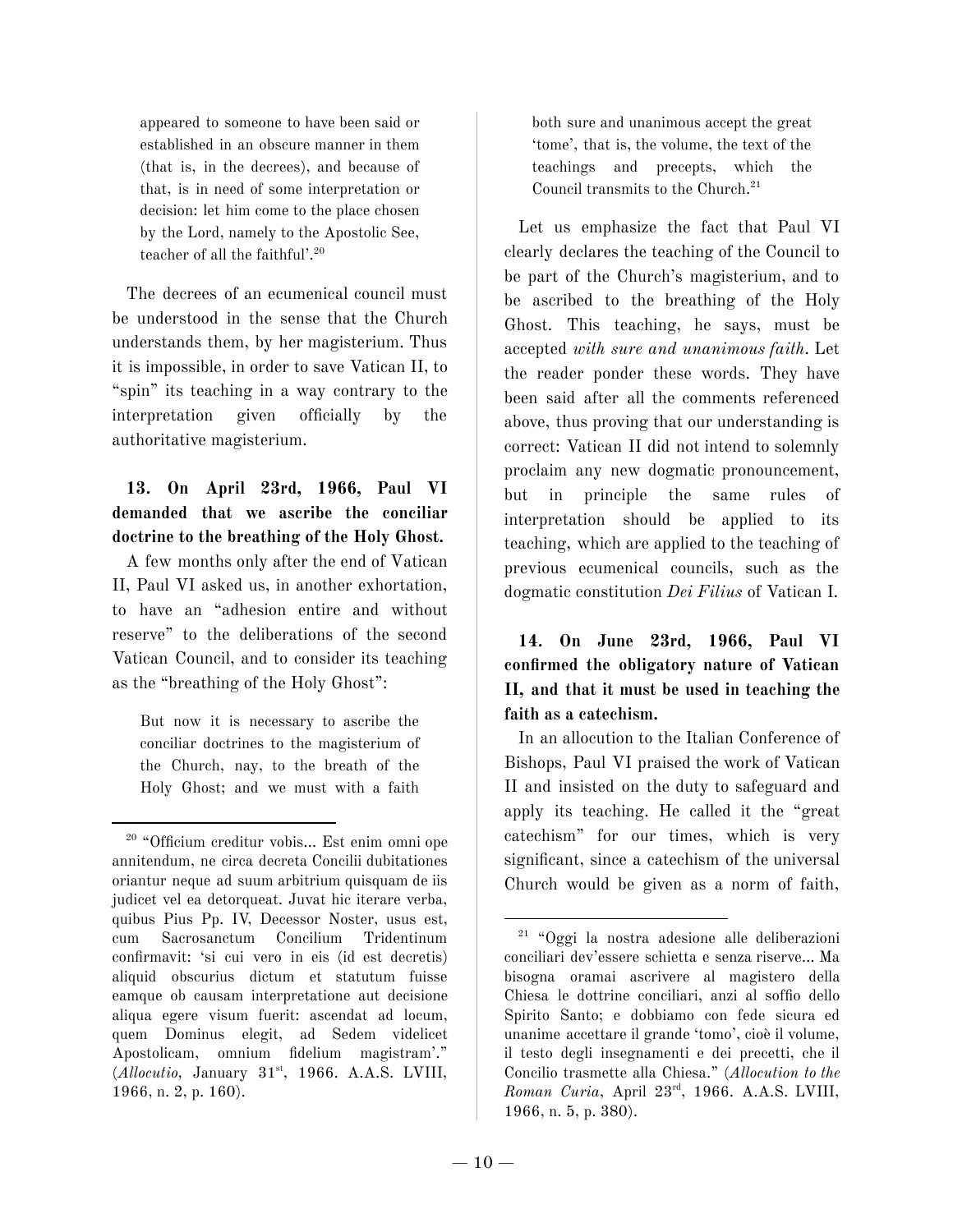and therefore protected by the infallibility of the Church; and since it confirms what we have explained concerning the pastoral orientation of Vatican II.

We must look to the Council with gratitude to God and with confidence for the future of the Church; it will be the great catechism of the new times. 22

#### **15. Paul VI denounced the attitude of Abp. Lefebvre, first in a secret consistory of May 24th, 1976.**

Paul VI addressed the following to the Cardinals:

And this is openly affirmed! They do not even hesitate to assert that the Second Vatican Council lacks any binding force; that the faith would even be in danger because of the norms proposed after the Council; that one must not obey, in order to preserve certain traditions. What traditions? It is to this group, and not to the Roman Pontiff, and not to the Episcopal College, and not to the Ecumenical Council, that it would be up to define, among the innumerable traditions, those which must be considered as standards of faith! As you see, venerable brothers, such an attitude sets itself up as a judge of that divine will which made Peter and his legitimate successors the head of the Church to confirm his brothers in the faith and feed the universal flock. (Cf. Lk. XXII, 32; Jn. XXI, 15 ff.), and who made him the patron and guardian of the deposit of faith. 23

**16. Paul VI sent a direct letter to Abp. Lefebvre, to personally tell him that Vatican II is binding and the New Mass obligatory.**

In this very important letter, of October 11 th , 1976, Paul VI gives a number of helpful clarifications, against any attempt of dismissal of Vatican II's authority or of the obligatory nature of the New Mass. We will largely quote passages from this letter, since it clearly addresses all the objections which we have refuted, in a letter addressed to none other than Abp. Lefebvre, who is at the origin of these very objections, either directly or through his disciples. Hence this letter of Paul VI is a direct answer, from Paul VI himself, against the objections that he (Paul VI) did not intend to make Vatican II obligatory, or did not consider it protected by the infallibility given to the Church by the Holy Ghost.

Among other things, Paul VI makes it very clear that to reject Vatican II and the New

<sup>22</sup> "Dobbiamo guardare al Concilio con riconoscenza a Dio e con fiducia per l'avvenire della Chiesa; esso sarà il grande catechismo dei tempi nuovi." (*Allocutio*, June 23<sup>rd</sup>, 1966. A.A.S. LVIII, 1966, n. 8, p. 575).

<sup>23</sup> "Idque palam affirmatur! Immo asserire non dubitant Concilium Vaticanum II vi obligandi carere; catholicam fidem in discrimine versari etiam propter normas post Concilium propositas; oboediendum non esse, ut quaedam traditiones serventur. Quae traditiones? Ad hunc hominum coetum - non autem ad Romanum Pontificem, non ad Episcoporum Collegium, non ad Concilium Oecumenicum - ius pertineret statuendi quaenam ex innumeris traditionibus habendae sint fidei normae! Ut videtis, Venerabiles Fratres Nostri, hac agendi ratione in iudicium vocatur illa divina voluntas quae Petrum eiusque legitimos Successores posuit Caput Ecclesiae, ut fratres in fide confirmaret atque universum gregem pasceret (Cfr. Luc. 22, 32; Io. 21, 15 ss.), eumque depositi fidei sponsorem et custodem constituit." (*Concistoro Segreto del Santo Padre Paolo VI per la nomina di venti Cardinali*, Lunedì, 24 maggio 1976. Text available on the Vatican website vatican.va).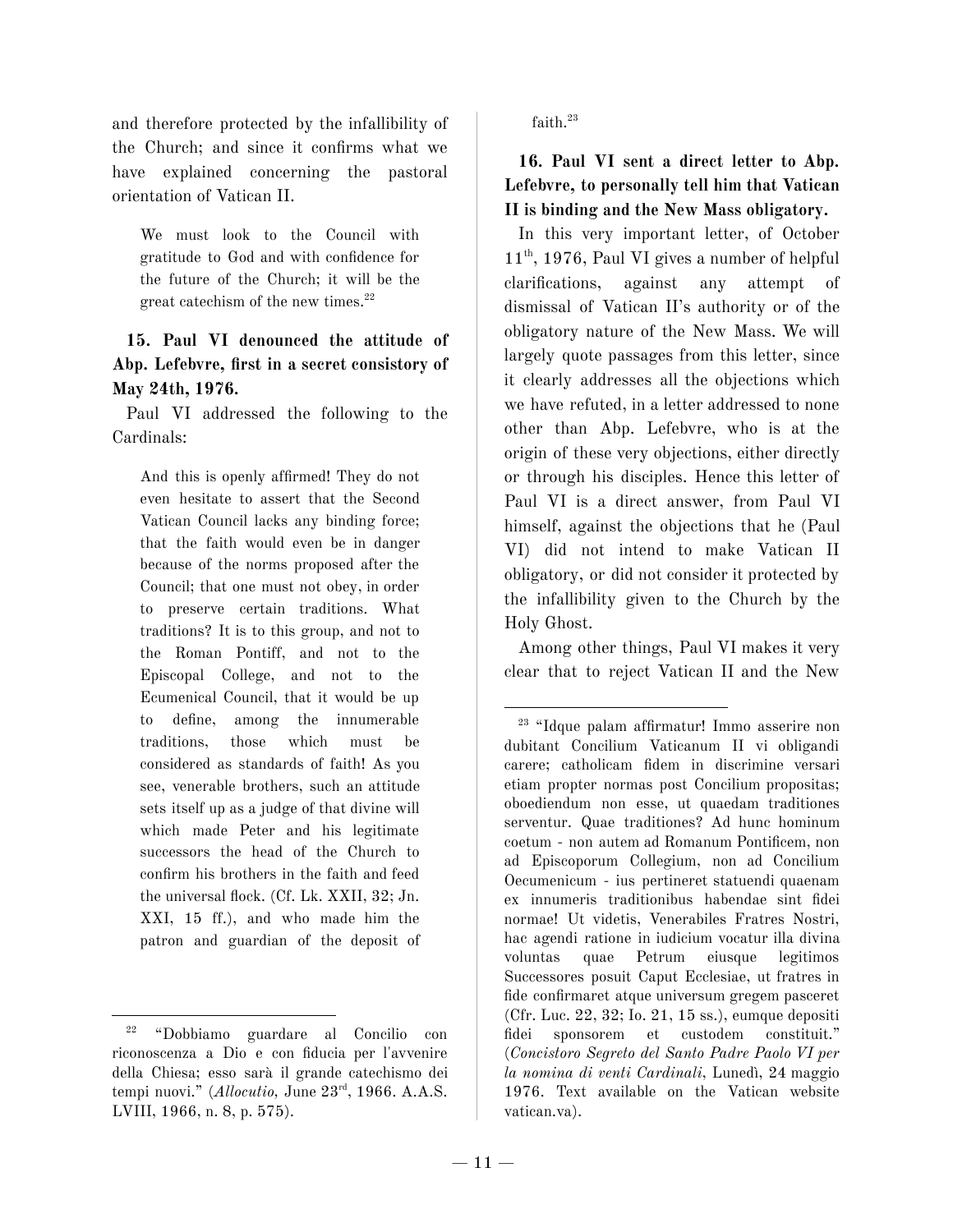Mass is to reject the authority of the Roman Pontiff and of an ecumenical council:

What is indeed at issue is the question, which must truly be called fundamental, of your clearly proclaimed refusal to recognize in its whole, the authority of the Second Vatican Council and that of the pope. This refusal is accompanied by an action that is oriented towards propagating and organizing what must indeed, unfortunately, be called a rebellion. This is the essential problem, and it is truly untenable. 24

Paul VI then declares in unmistakable terms that Vatican II, inasmuch as it is an ecumenical council, is an act of the solemn magisterium of the Church, which is guaranteed to be free from error:

Concerning bishops united with the sovereign pontiff, their power with regard to the universal church is solemnly exercised in the ecumenical councils…<sup>25</sup>

Popes and ecumenical councils have commonly acted in this way, with the special assistance of the Holy Ghost. And it is precisely what the Second Vatican Council did. **Nothing that was decreed in this Council, or in the reforms that we**

<sup>25</sup> "Quant aux évêques unis au Souverain Pontife, leur pouvoir à l'égard de l'Eglise universelle s'exerce solennellement dans les Conciles oecuméniques…"

**enacted in order to put the Council into effect, is opposed to what the 2,000 year-old tradition of the Church contains as fundamental and immutable. Of this we are the guarantor**, not in virtue of our personal qualities but in virtue of the charge which the Lord has conferred upon Us as legitimate successor of Peter, and in virtue of the special assistance that He has promised to Us as to Peter: 'I have prayed for thee, that thy faith fail not' (Lk. XXII, 32). **With us, the universal episcopate is a guarantor of this.** [emphasis added] 26

Paul VI continues, indicating that all of the Council documents have to be accepted, and any definitive teaching relative to revealed doctrine would require indeed an assent of faith:

Neither can you appeal to the distinction between what is dogmatic and what is pastoral to accept certain texts of this Council and to refuse others. Indeed, not everything in a Council requires an assent of the same nature: only what is affirmed by 'definitive' acts as an object of faith or as a truth related to faith requires an assent of faith. But the rest also forms part of the solemn

<sup>24</sup> "Ce qui est en cause en effet, c'est la question, qu'on doit bien dire fondamentale, de votre refus, clairement proclamé, de reconnaître, dans son ensemble, l'autorité du Concile Vatican II et celle du Pape, refus qui s'accompagne d'une action ordonnée à propager et organiser ce qu'il faut bien appeler, hélas! une rébellion. C'est là le point essentiel, proprement insoutenable." (*Lettre de Paul VI à Mgr Lefebvre du 11 octobre 1976*. The original letter in French can be found on the French SSPX website laportelatine.org).

<sup>26</sup> "C'est ainsi qu'ont agi communément les Papes et les Conciles oecuméniques, avec l'assistance spéciale de l'Esprit-Saint. Et c'est précisément ce qu'a fait le Concile Vatican II. Rien de ce qui a été décrété dans ce Concile, comme dans les réformes que nous avons décidées pour le mettre en œuvre, n'est opposé à ce que la Tradition bimillénaire de l'Église comporte de fondamental et d'immuable. De cela, nous sommes garant, en vertu, non pas de nos qualités personnelles, mais de la charge que le Seigneur nous a conférée comme successeur légitime de Pierre et de l'assistance spéciale qu'il nous a promise comme à Pierre: 'J'ai prié pour toi afin que ta foi ne défaille pas.' (Lc 22, 32.) Avec nous en est garant l'Épiscopat universel."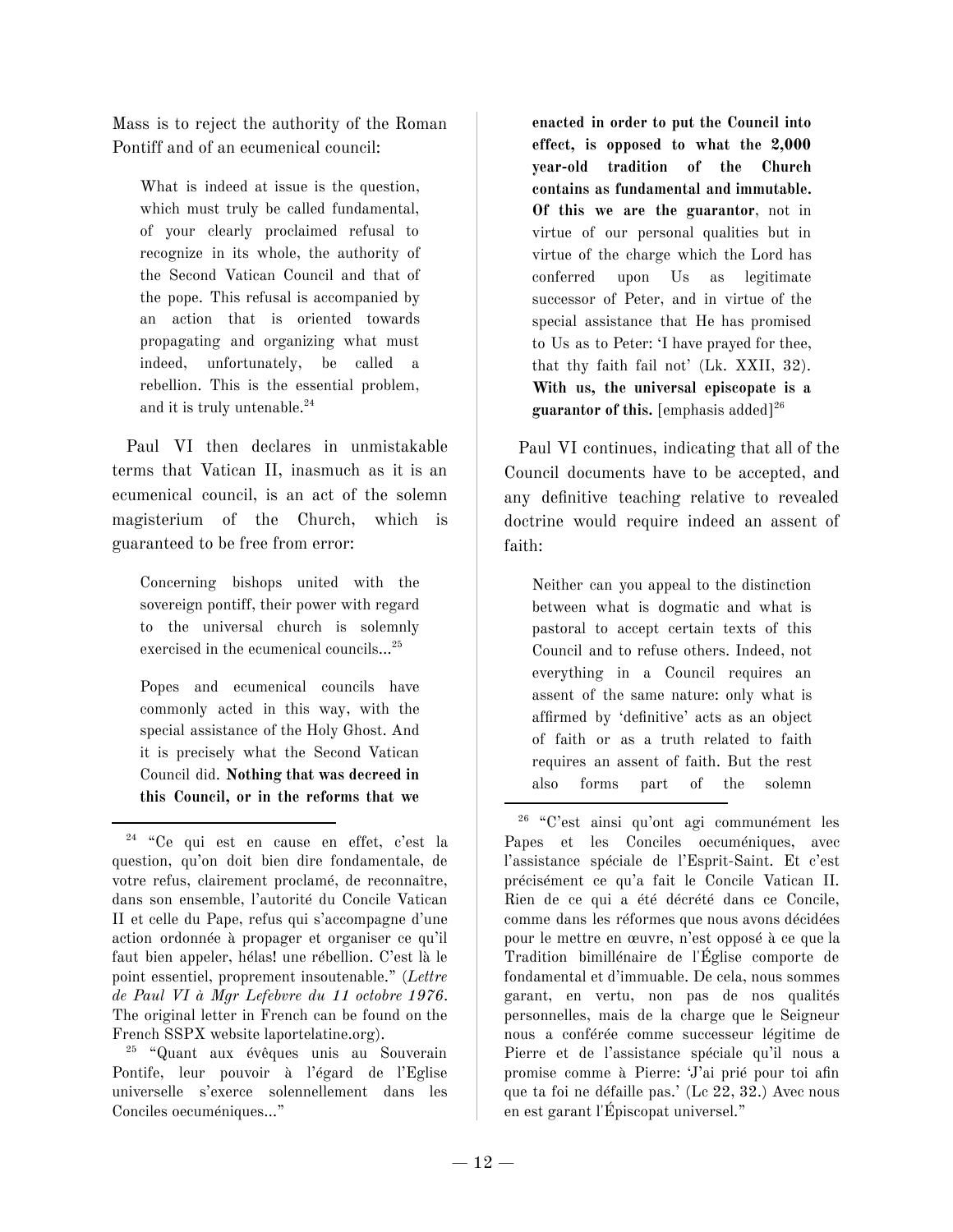magisterium of the Church to which each member of the faithful owes a confident acceptance and sincere application. 27

Paul VI makes a similar argument against Abp. Lefebvre's rejection of the New Mass:

From the same erroneous conception springs your abuse of celebrating the so-called St. Pius V Mass. 28

Paul VI requires with authority a formal retractation, professing adherence to Vatican II as to other ecumenical councils:

This declaration will therefore have to affirm that you sincerely adhere to the Second Vatican Ecumenical Council and to all its documents - *sensu obvio* ("in their obvious sense") - which were adopted by the Council fathers and approved and promulgated by Our authority. For such an adherence has always been the rule, in the Church, since the beginning, in the matter of ecumenical councils.

It must be clear that you equally accept the decisions that We have made since the Council in order to put it into effect, with the help of the departments of the Holy See; among other things, you must explicitly recognize the legitimacy of the

<sup>28</sup> "C'est à la même conception erronée que se rattache chez vous la célébration abusive de la messe dite de saint Pie V."

reformed liturgy, notably of the *Ordo Missae,* and our right to require its adoption by the entirety of the Christian people.

You must also admit the binding character of the rules of canon law now in force…<sup>29</sup>

In fact, Abp. Lefebvre was told by Paul VI that Vatican II is in certain respects of yet greater importance than the Council of Nicea. 30

## **17. Letter of Cardinal Seper to Abp. Lefebvre (January 28 th , 1978).**

Paul VI entrusted the analysis of Abp. Lefebvre's doctrinal positions to the Congregation for the Doctrine of the Faith. This congregation (the replacement of the former "Holy Office"), under Cardinal Seper,

Il doit être clair que vous accueillez également les décisions que nous avons prises, depuis le Concile, pour le mettre en oeuvre, avec l'aide des organismes du Saint-Siège; entre autres, vous devez reconnaître explicitement la légitimité de la liturgie rénovée, notamment de l'Ordo Missae, et notre droit de requérir son adoption par l'ensemble du peuple chrétien.

Vous devez admettre aussi le caractère obligatoire des dispositions du droit canonique en vigueur…"

<sup>27</sup> "Vous ne pouvez pas non plus invoquer la distinction entre dogmatique et pastoral pour accepter certains textes de ce Concile et en refuser d'autres. Certes, tout ce qui est dit dans un Concile ne demande pas un assentiment de même nature: seul ce qui est affirmé comme objet de foi ou vérité annexe à la foi, par des actes 'définitifs', requiert un assentiment de foi. Mais le reste fait aussi partie du Magistère solennel de l'Église auquel tout fidèle doit un accueil confiant et une mise en application sincère."

<sup>29</sup> "Cette Déclaration devra donc affirmer que vous adhérez franchement au Concile oecuménique Vatican II et à tous ses textes *sensu obvio* - qui ont été adoptés par les Pères du Concile, approuvés et promulgués par notre autorité. Car une telle adhésion a toujours été la règle, dans l'Eglise, depuis les origines, en ce qui concerne les Conciles oecuméniques.

<sup>30</sup> Abp. Lefebvre received a handwritten letter from Paul VI on September  $10^{th}$ , 1975. This fact is attested to by M. Davies (in *Pope John's Council,* Angelus Press, 1977, ch. 14). Abp. Lefebvre, having Paul VI's letter in his hands, directly confided this fact to Bp. Donald Sanborn in Ecône, Switzerland, in 1975.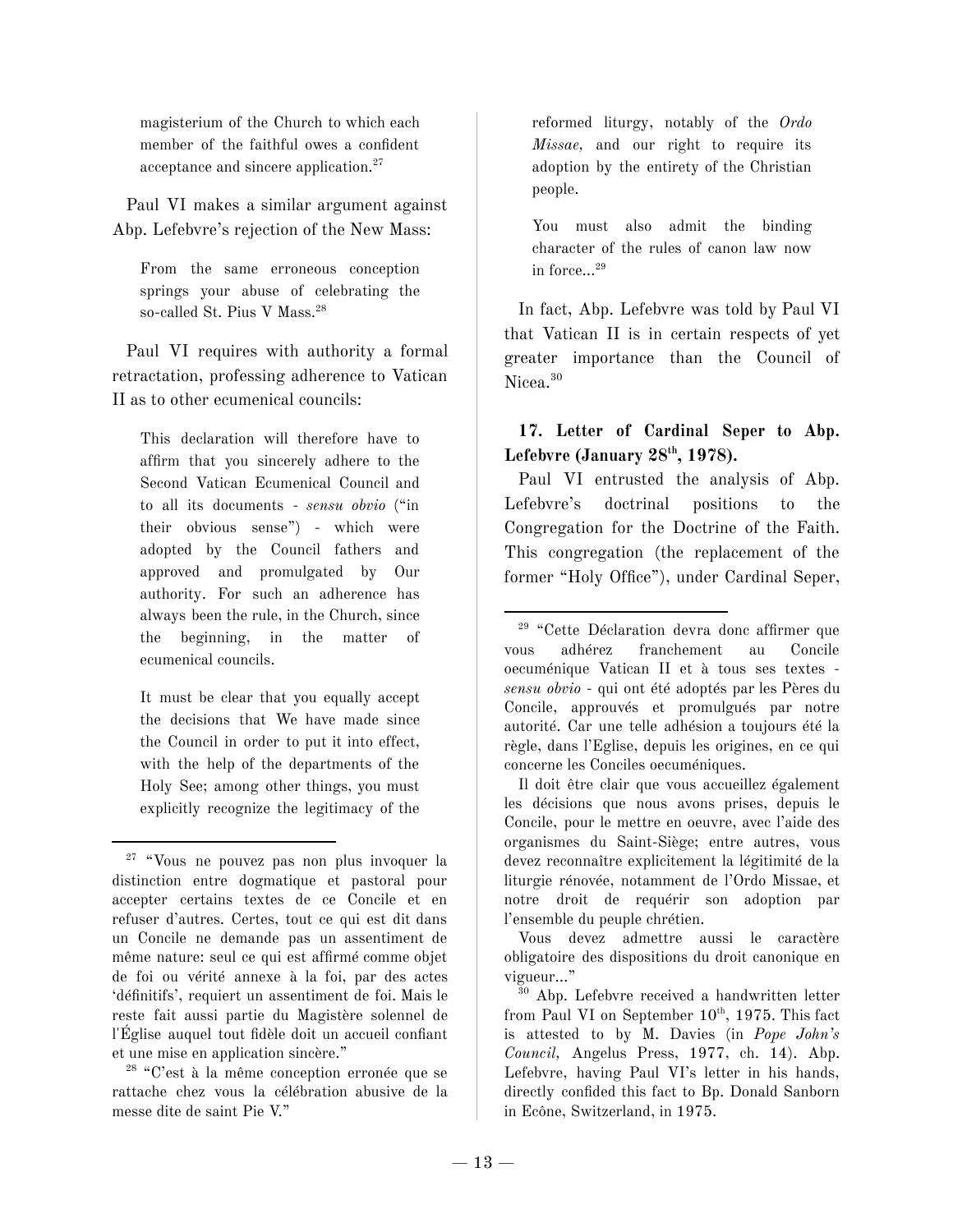led a detailed investigation of Abp. Lefebvre positions, and clarified a number of things concerning the binding nature of the Council.

The answer of the Congregation clearly established, among other things, that the declaration on religious liberty, although not a definition, requires the docility and assent of the faithful, and cannot be rejected as erroneous:

By the conciliar declaration, this point of doctrine clearly belongs to the magisterium, and although it is not the object of a definition, it demands docility and assent. It is therefore not licit for the Catholic faithful to reject it as erroneous, but they must accept it in the exact meaning and intent given to it by the Council. 31

Commenting on Abp. Lefebvre's rejection of the New Mass, the Congregation explained:

Your criticism of the Ordo Missae promulgated by Paul VI goes far above any liturgical preference, but rather has a nature which is essentially doctrinal… The faithful are not allowed indeed to cast doubt on the conformity with the doctrine of the faith of a sacramental rite approved by the supreme Pastor, especially when it is a question of the rite of the Mass, which is at the heart of the life of the Church. 32

The Congregation also reproved Abp. Lefebvre for doubting the validity of the new rite of confirmation, as well as the validity of general absolutions.

Lastly, the behavior of the French Archbishop was condemned as being a practical rejection of the authority of an ecumenical council and of the Roman Pontiff. Abp. Lefebvre was given one month to explain himself, and retract his errors.

#### **18. Conclusion on this point.**

It is evident that Paul VI is imposing the acceptance of Vatican II as a criteria of catholicity, just as ecumenical councils were made obligatory in the past, which answers any objection that Vatican II would not be binding, because of its misunderstood pastoral character.

In fact, those who construct this claim are the very ones who prove it wrong, since they make it evident that Vatican II is so obligatory that you cannot stay inside the canonical structures of the Church if you reject Vatican II and the new mass.

It is also evident that Paul VI is claiming the assistance of the Holy Ghost, which would guarantee the orthodoxy of Vatican II.

This position was maintained by John XXIII and Paul VI at all times.

Hence we must conclude that the occasions where they referred to the pastoral nature of Vatican II, the refusal to make any new dogmatic definitions, or to pronounce solemn anathemas, does not take away the doctrinal

<sup>31</sup> "Par la Déclaration conciliaire, ce point de doctrine entre clairement dans l'enseignement du Magistère et, bien qu'il ne soit pas l'objet d'une définition, il réclame docilité et assentiment (cf. Const. Dogm. Lumen Gentium, 25). Il n'est donc pas licite aux fidèles catholiques de le rejeter comme erroné, mais ils doivent l'accepter selon le sens et la portée exacte que lui a donné le Concile."

<sup>32</sup> "Votre critique de l'Ordo Missae promulgué par Paul VI va loin au-delà d'une préférence

liturgique, elle a un caractère essentiellement doctrinal… Un fidèle ne peut en effet mettre en doute la conformité avec la doctrine de la foi d'un rite sacramentel promulgué par le Pasteur suprême, surtout s'il s'agit du rite de la Messe qui est au cœur de la vie de l'Eglise."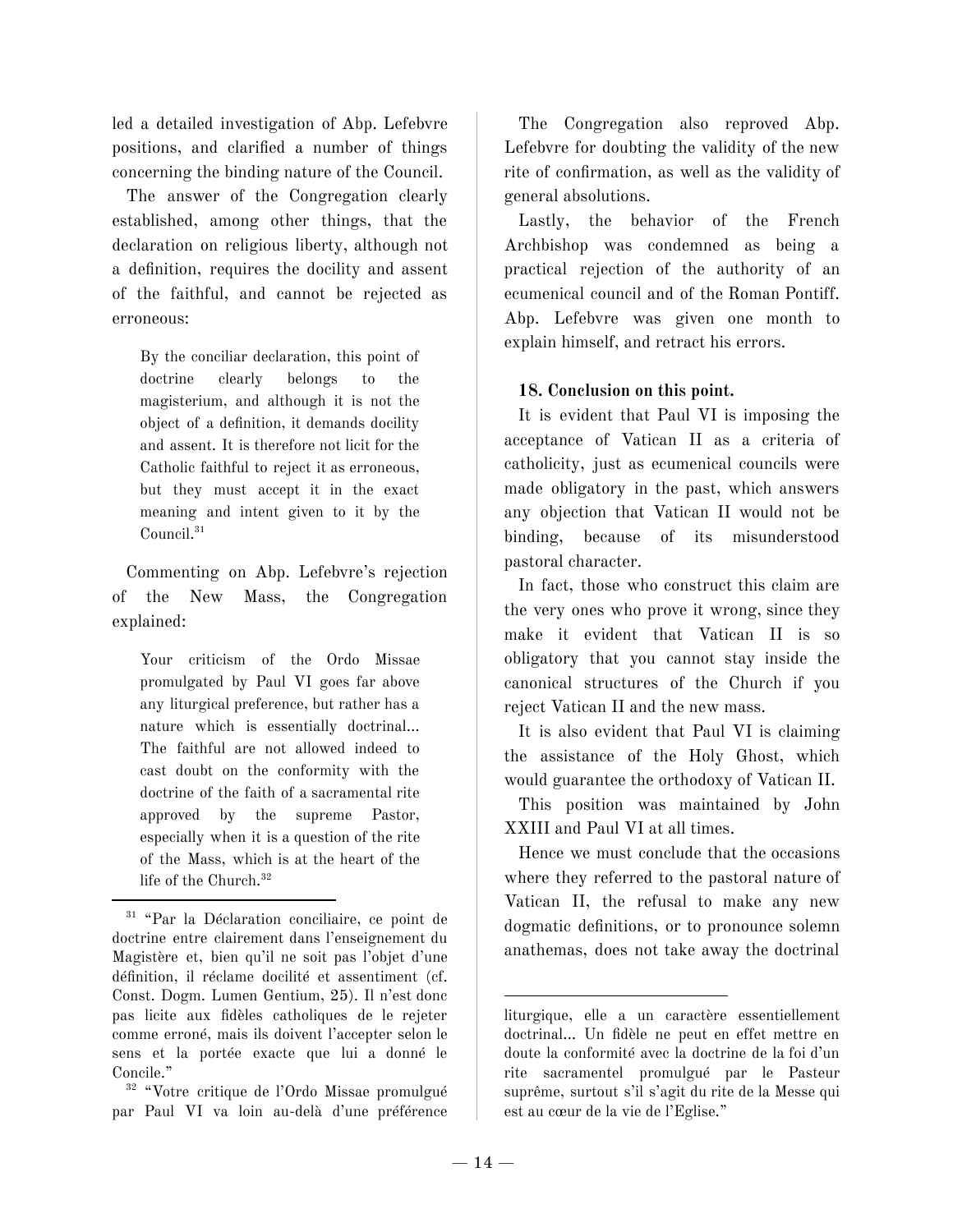nature of the Council, and the fact that is must be followed as a rule of faith.

We may here again repeat that the attitude asked from Catholics towards the doctrinal documents of Vatican II is of the same nature as the attitude required from Catholics towards documents such as the dogmatic constitution *Dei Filius* (excepting the canons, which Vatican II does not have) promulgated by the 1870 Vatican Council. Documents of this kind, even if they do not define any solemn dogma, do nevertheless give an infallible rule of faith, and have always been considered to do so by theologians.

## **19. Both the pope and the bishops, according to John Paul II, have an important duty to implement Vatican II.**

John XXIII is responsible for the launching of the Vatican II revolution; Paul VI is responsible for having thoroughly accomplished it; John Paul II is responsible for having confirmed it everywhere.

In the very first address of his "pontificate," John Paul II lays out the principles by which he intends to guide the Church: they are those of Vatican II.

First of all, we wish to point out the unceasing importance of the Second Vatican Ecumenical Council, and we accept the definite duty of assiduously bringing it into effect. Indeed, is not that universal Council a kind of milestone as it were, an event of the utmost importance in the almost two thousand year history of the Church, and consequently in the religious and cultural history of the world?

However, as the Council is not limited to the documents alone, neither is it completed by the ways applying it which

were devised in these post-conciliar years. Therefore we rightly consider that we are bound by the primary duty of most diligently furthering the implementation of the decrees and directive norms of that same Universal Synod. 33

He further explains how he desires to implement the Vatican II ecclesiology and ecumenism. He also wants to make all of its content more explicit:

It is necessary that those things which lie hidden in it or - as is usually said - are "implicit" may become explicit in the light of the experiments made since then and the demands of changing circumstances. 34

John Paul II will logically remind the bishops of their own duty to implement the council. Hence, in an address to the Spanish conference of bishops, he said the following:

An important part of the episcopal function today will consist in correctly applying the teachings of the last ecumenical council, without any deviation by default or by excess, taking into account the indications given in subsequent pontifical documents…<sup>35</sup>

<sup>35</sup> "Una parte importante della funzione episcopale oggi consisterà nell'applicare correttamente, senza deviazioni per difetto o eccesso, gli insegnamenti dell'ultimo Concilio Ecumenico. Tenendo conto delle indicazioni portate dai documenti pontifici successivi…" (Discorso all'Assemblea Plenaria della Conferenza Episcopale Spagnola, Madrid, October 31 st , 1982).

<sup>33</sup> John Paul II, First address "*urbi et orbi*" (to Rome and to the world) given the day after his election, on October 17th, 1978 (available on the official Vatican website vatican.va).

<sup>34</sup> *ibid.*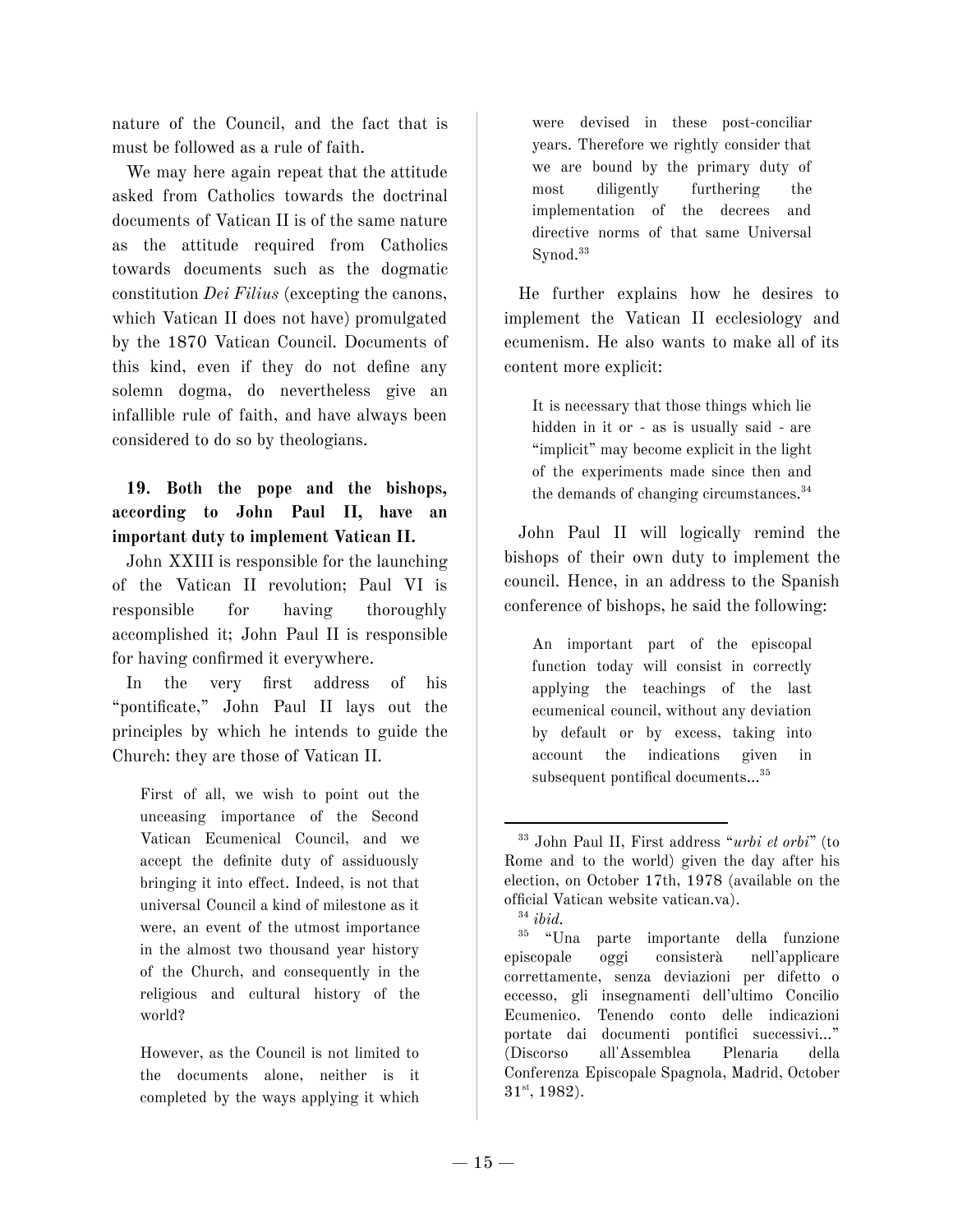#### **20. A few further confirmations on the binding nature of Vatican II.**

Confirmations could be innumerable, but let us here just give a few of them, showing that this binding nature of Vatican II has been consistently upheld ever since it was promulgated, up to our days.

(1) Cardinal Ratzinger said in a 1985 interview:

It must be stated that Vatican II is upheld by the same authority as Vatican I and the Council of Trent, namely, the Pope and the College of Bishops in communion with him, and that also with regard to its contents, Vatican II is in the strictest continuity with both previous councils and incorporates their texts word for word in decisive points. . . . Whoever accepts Vatican II, as it has clearly expressed and understood itself, at the same time accepts the whole binding tradition of the Catholic Church, particularly also the two previous councils . . . It is likewise impossible to decide in favor of Trent and Vatican I but against Vatican II. Whoever denies Vatican II denies the authority that upholds the other two councils and thereby detaches them from their foundation. 36

Ratzinger was then the Cardinal Prefect of the Congregation for the Doctrine of the Faith. It is evident that he considered Vatican II to be upheld by the same authority as were the Councils of Trent and Vatican I, namely the authority of the entire Teaching Church, pope and bishops, united in a solemn ecumenical council. He argued that to reject Vatican II is to reject this authority, and therefore for the same reason it is also to reject the authority on which are based the Councils of Trent and Vatican I.

(2) In an audience given to catechists on January  $30<sup>th</sup>$ , , 2021, Francis/Bergoglio instructed them to teach the doctrines of Vatican II as the rule of faith. He repeated the words of Paul VI: "it will be the great catechism of the new times" (said on June  $23^{\text{rd}}, 1966$ ), and he added:

This is magisterium: the Council is the magisterium of the Church. Either you are with the Church and therefore you follow the Council, and if you do not follow the Council or you interpret it in your own way, as you wish, you are not with the Church. We must be demanding and strict on this point. The Council should not be negotiated... No, the Council is as it is… Please, no concessions to those who try to present a catechesis that does not agree with the Magisterium of the Church. 37

Hence, it is impossible to catechize and be catechized without being conformed to the teachings of Vatican II. Vatican II is therefore established as a rule of faith.

## **21. Conclusion: Vatican II is binding and obligatory.**

Anyone who tries to resist the changes of Vatican II will quickly realize that he will be met with strong opposition, and if he is a priest, he will experience the binding character of Vatican II in a very practical way: dissent from Vatican II is not allowed

<sup>36</sup> Joseph Ratzinger and Vittorio Messori, *The Ratzinger Report*, San Francisco, Ignatius, 1985, pp. 28-29, 31.

<sup>37</sup> *Audience with participants in the meeting promoted by the National Catechetical Office of the Italian Episcopal Conference*, 30.01.2021. This audience has been published by the Holy See Press Office, and is available on the official Vatican website press.vatican.va.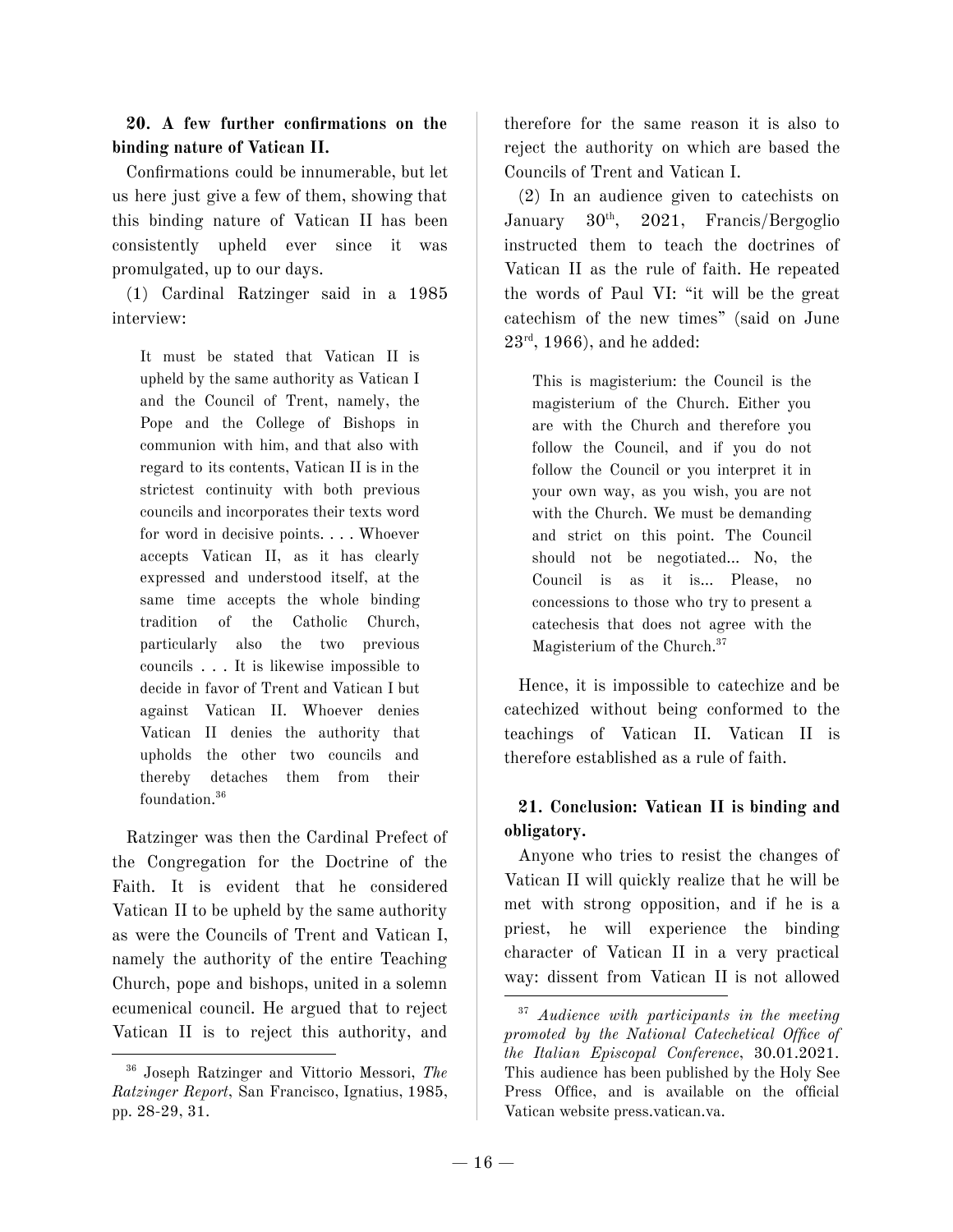and never tolerated. The teachings of the Council must be adhered to and followed without question. The New Mass is likewise mandatory, and cannot be rejected, particularly for doctrinal reasons.

Abp. Lefebvre himself, in a letter sent to John Paul II on December 24<sup>th</sup>, 1978, was begging for the simple right to practice the traditional faith and liturgy:

Most Holy Father, for the honor of Jesus Christ, for the good of the Church, for the salvation of souls, we beseech you to say one word, one phrase, as Successor of Peter, as Pastor of the Universal Church, to the bishops of the whole world: "Laissez faire"; "We allow the free exercise of what has been used by the centuries old Tradition in the salvation of souls." 38

This request was not granted to him, since he was expected to fully and publicly accept the teachings of Vatican II and the legitimacy of the liturgical reform.

At this point, Abp. Lefebvre was merely asking for a peaceful coexistence, side by side, in every diocese, of the New Mass and of the traditional liturgy, in terms which were actually asking less than the concessions given by Benedict XVI's *Summorum pontificum*. Fr. Guérard des Lauriers O.P. sharply rebuked the archbishop for considering such a compromise possible, in a famous letter entitled "*Monseigneur,*

*nous ne voulons pas de cette paix"* ("Your Excellency, we do not want a peace of this kind").

<sup>38</sup> "Très Saint Père, pour l'honneur de Jésus-Christ, pour le bien de l'Eglise, pour le salut des âmes, nous vous conjurons de dire un seul mot, une seule parole, comme Successeur de Pierre, comme Pasteur de l'Eglise universelle, aux Evêques du monde entier : «Laissez faire» ; «Nous autorisons le libre exercice de ce que la Tradition multiséculaire a utilisé pour la sanctification des âmes»." (Abp. Lefebvre, *Lettre de Mgr Lefebvre au Souverain Pontife du 24 décembre 1978,* published in *Itinéraires* n. 233 - Mai 1979).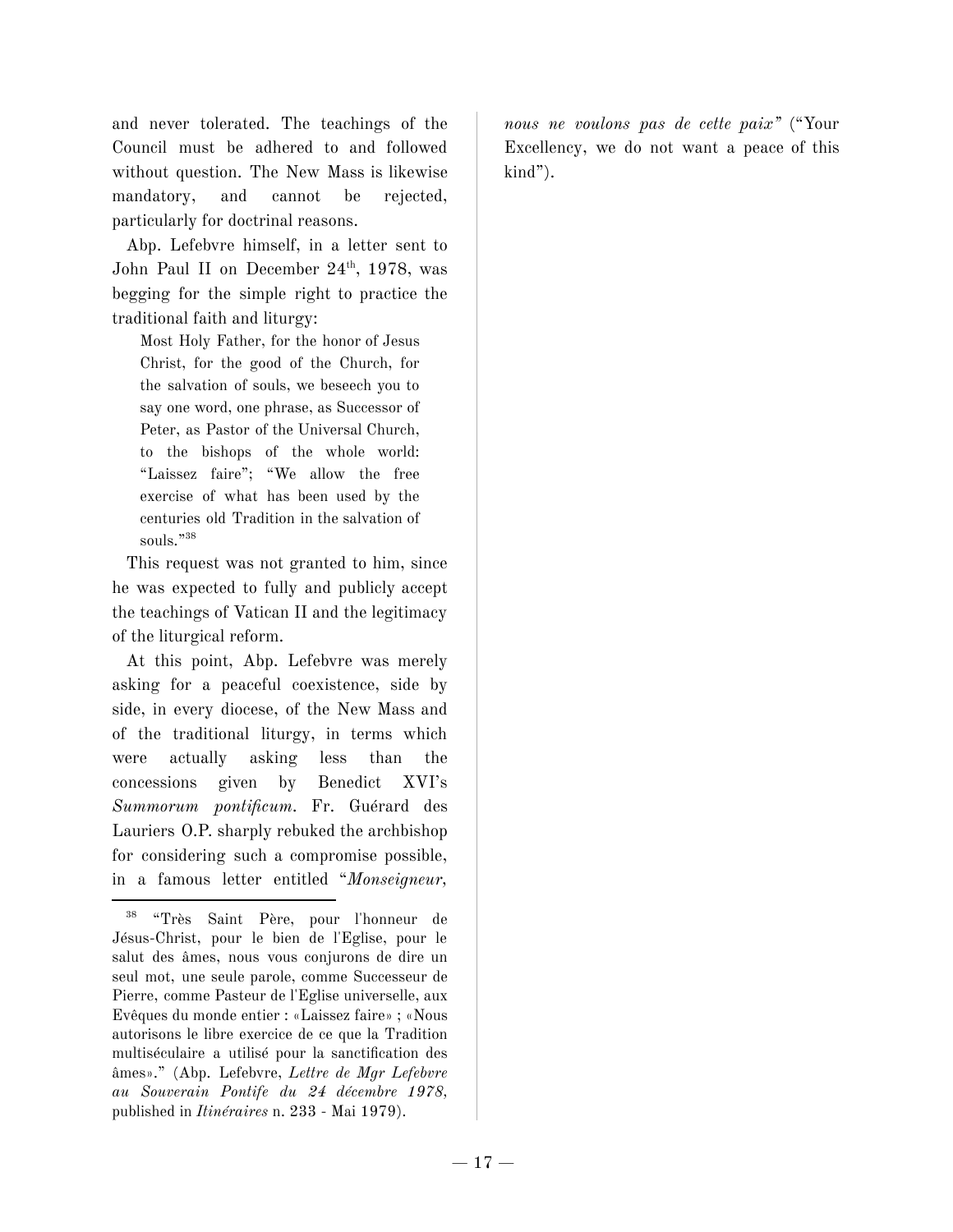#### SECOND ARTICLE

## **THE "PASTORAL NATURE" OF VATICAN II REFERS TO AN OVEREMPHASIS ON THE HUMAN PERSON AND AN ABANDONMENT OF TRADITIONAL PHILOSOPHY**

#### **22. "Pastoral" is a keyword of the modernists.**

In the mind of the general public, to take a "pastoral approach" to a moral problem, in the context of the Vatican II religion, means to not solve this moral case by a mere conformity to objective norms of morality, but rather to find a solution (a "discernment") based on the personal experience of the moral law.

In this second part, we shall have a closer look at the meaning of this "pastoral nature" of Vatican II, and we shall show that rather than meaning a simple and clear presentation of the Catholic faith, it actually refers to an abandonment of traditional philosophy to replace it with something more in keeping with modern subjectivist thought.

#### **23. How Vatican II was a "pastoral council" according to John Paul II.**

To mark the tenth anniversary of the start of the council, in 1972, while he was archbishop of Krakow, John Paul II published a book entitled *Sources of Renewal: Study on the Implementation of the Second Vatican Council*.

In this work, John Paul II fully endorses the "pastoral nature" of Vatican II, and explains:

A "purely" doctrinal Council would have concentrated on defining the precise meaning of the truths of faith, whereas a pastoral Council proclaims, recalls or clarifies truths for the primary purpose of giving Christians **a lifestyle, a way of thinking and acting**. 39

One should recall that John Paul II was one of the main defenders of the title "pastoral constitution" given to the Vatican II document entitled *Gaudium et spes.* While many considered this document to be of a minor importance, and wanted to label it as a mere "decree" or "letter" of the Council, Abp. Wojtyła, who had worked on the draft since 1964, spoke up in favor of the title that emphasized both the importance and the novelty of the document. It was eventually labeled as a "Pastoral Constitution on the Church in the Modern World"*.* It was meant to be the "pastoral" complement and application of *Lumen gentium,* the "Dogmatic Constitution on the Church" already published by the same Council.

*Gaudium et spes* appeared with a explanatory note, presenting how its "pastoral" nature should be understood:

The constitution is called "pastoral" because, while resting on doctrinal principles, it seeks to express the relation of the Church to the world and modern mankind.

As a consequence, if we apply traditional theological principles, the doctrine contained

<sup>39</sup> K. Wojtyla, *Sources of Renewal: Study on the Implementation of the Second Vatican Council*, Harper and Row, 1980. Emphasis added.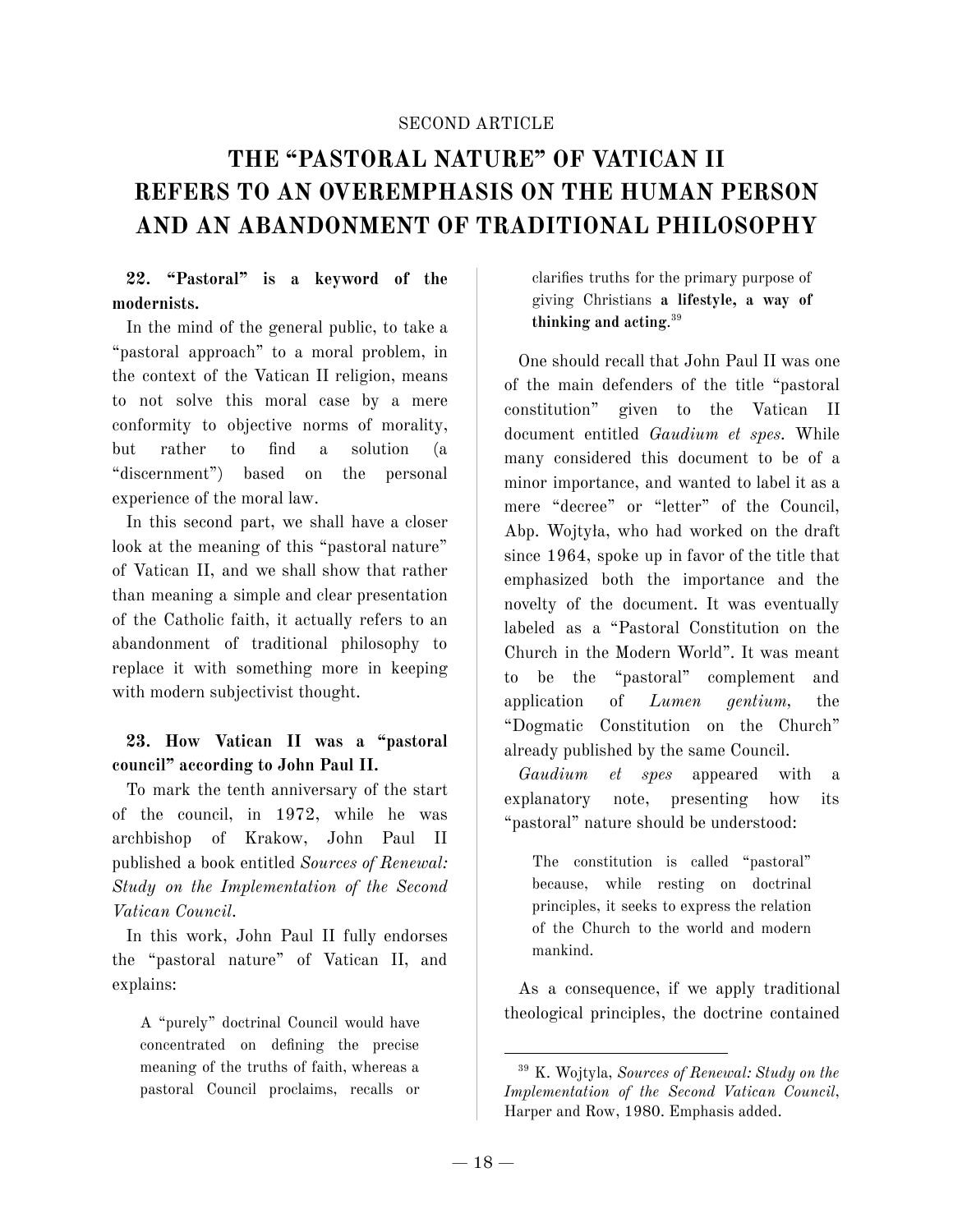therein is the authentic teaching of the Council, which is meant to be definitive, while the practical applications (its properly "pastoral" aspect) is subject to circumstances, which by nature are not definitive. The same preliminary note quoted above, says it in unmistakable terms:

Some elements have a permanent value; others, only a transitory one. Consequently, the constitution (*Gaudium et spes*) must be interpreted according to the general norms of theological interpretation. Interpreters must bear in mind - especially in part two - the changeable circumstances which the subject matter, by its very nature, involves.

#### **24. John Paul II's** *personalism***.**

John Paul II is a prominent adept of the philosophy of *personalism*, a system which pretends to reconcile *objectivism* and *subjectivism,* and mingle elements of *Thomistic realism* with *phenomenalism.* 40 Among other works, he wrote *The Acting Person* (1969), recognized as his main philosophical work, in which he rejected a purely objective knowledge of personality, in favor of a personality known through action and experience.

Maurice Blondel (1861-1949) is recognized as one of the fathers of personalism. Traditionally, truth is defined as *the adequation of the mind with reality*, that is, someone knows the truth when his mind is conformed to the objective reality. Blondel replaced this scholastic definition of truth with the following: *truth is the adequation of the mind with life.* Hence, in this system, truth is defined by a conformity to personal experience. This is at the core of modernism, and of the *nouvelle théologie*. Blondel is today acknowledged by many as being the "philosopher of Vatican II," or the "father of the Council."

This notion of truth, by Blondel, is somewhat integrated in John Paul II's concept of personality. Indeed, John Paul II rejects an objective understanding of the human person and of morality, but supports a notion of the human person which integrates the personal experience of his existence and his actions.

Accordingly, it becomes wrong to evaluate morality in a strictly objective manner, without reference to personal experience.

This approach to morality is particularly evident in Vatican II's Declaration on Religious Freedom, in which freedom of religion becomes defined from the unique point of view of the person, and in relation only to the person's experience, rather than to an objective truth. This, we believe, is what the "pastoral nature" of Vatican II truly is.

## **25. John Paul II recognizes that the "pastoral nature" of Vatican II refers to** *personalism.*

John Paul II describes the "pastoral nature" of Vatican II as a presentation of truth as it is being experienced by men. The aim of the Council, he explains, was not so much

<sup>40</sup> *Objectivism* or *realism* considers to be true *what is objectively*, independently of anyone observing it or experiencing it; while *subjectivism* places truth in the *experience* of something. *Phenomenalism*, a flavor of *subjectivism*, considers that human knowledge is restricted to appearances presented to the senses. On the contrary, *realism* teaches that man is able not only to experience sensations, but to know the objective reality of things.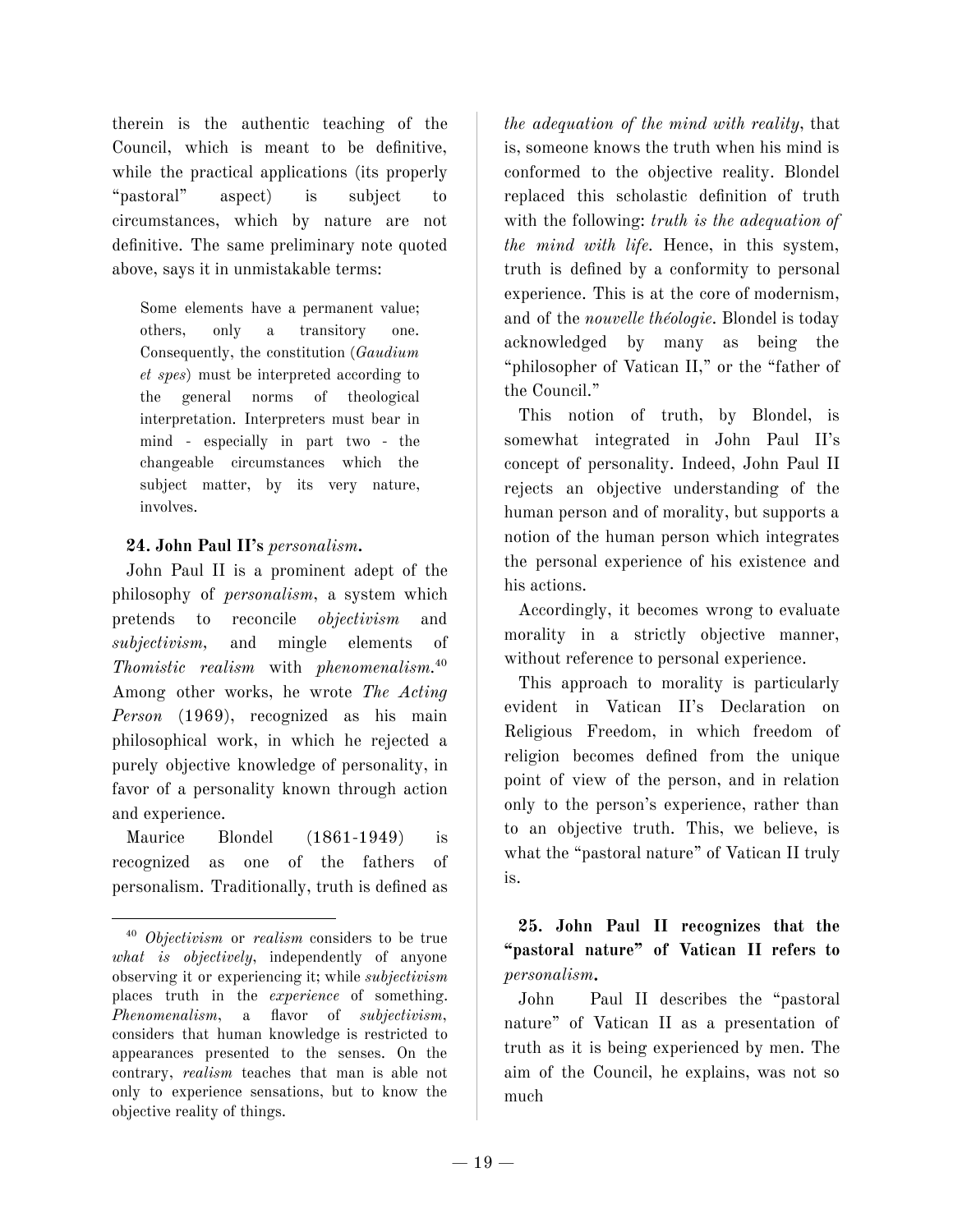to answer questions like "What should men believe?", "What is the real meaning of this or that truth of faith?" and so on, but rather to answer the more complex question: "What does it mean to be a believer, a Catholic, and a member of the Church?"... [This question is] difficult and complex, because **it not only presupposes the truth of faith and pure doctrine, but also calls for that truth to be situated in the human consciousness** and calls for a definition of the attitude, or rather the many attitudes, that go to make the individual a believing member of the Church. 41

As a consequence, John Paul II explicitly identified Vatican II as a "personalist council":

One of the elements which determines the open character of Vatican II is the place occupied in the conciliar thought by the human person (...). Man has been considered in the situation due to him inasmuch as he is a person. Never perhaps until now has this been said so clearly in a teaching. In this sense, this is a personalist council. 42

**26. Paul VI confirms that the "pastoral" nature of the Council is this focus on the human person.**

In his homily given at the last general session of Vatican II, on December 7<sup>th</sup>, 1965, Paul VI made the following observations, confirming what we have said:

But, in truth, the Church, gathered in the Council, directs her thoughts with the greatest care, besides to herself and to the close connection by which she is joined to God, also to man, to man as he presents himself today; **to man, we mean, that is living; to man who has given himself up to the advancement of his own self alone; to man who not only considers himself worthy that all endeavors should be devoted to himself alone as if to a certain center, but also is not afraid to affirm that he is the principle and reason of everything whatever. 43**

Let the reader ponder these words carefully. The doctrine of Vatican II is humanist not merely inasmuch as it focuses on man and everything relative to man. This could still be done in an objective way. But rather, says Paul VI, man is taken as the "principle and reason" of all reality, meaning

<sup>41</sup> K. Wojtyla, *Sources of Renewal: Study on the Implementation of the Second Vatican Council*, Harper and Row, 1980, pp. 17-18. Emphasis added.

<sup>42</sup> Quoted by R.P. Louis-Marie de Blignières in *L'enseignement de Jean-Paul II* (Société Saint Thomas d'Aquin, 1983): "L'un des éléments qui décident du caractère ouvert de Vatican II est la place qu'occupe dans la pensée conciliaire la personne humaine (...). L'homme a été considéré en la situation qui lui revient du fait qu'il est une personne. Jamais peut-être jusqu'à présent, l'on n'avait dit cela de manière aussi claire dans un enseignement. En ce sens, c'est là un concile personnaliste."

<sup>43</sup> Emphasis added. See the Latin text published in the A.A.S. (Vol. LVIII, 1966, N. 1, pp. 51-58): "Verum enimvero Ecclesia, in Concilio collecta, suam considerationem summopere intendit – praeterquam in semetipsam, atque in necessitudinem, qua cum Deo conjungitur – in hominem etiam, in hominem, sicuti reapse hoc tempore se conspiciendum praebet: hominem, dicimus, qui vivit; hominem, qui sibimetipsi uni provehendo deditus est; hominem, qui non modo sese dignum existimat, ad quem unum, veluti ad quoddam centrum, omne studium conferatur, sed etiam affirmare non veretur, se esse cujusvis rei principium atque rationem."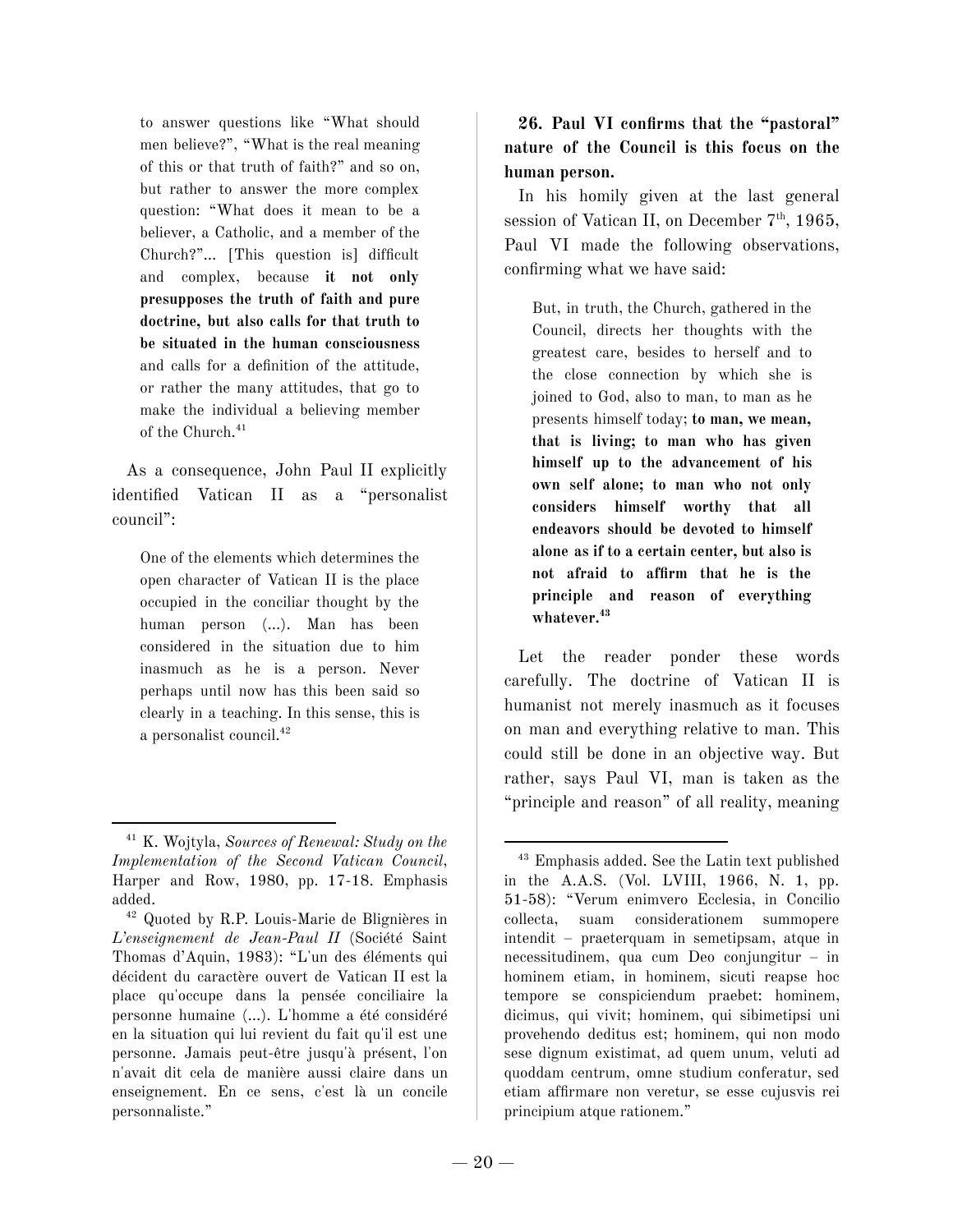that all things are defined not only in relation to man, but through man's experience. This is the doctrine of personalism of which we have spoken. Things become more explicit in the following:

The religion, that is, the worship of God who wished to become man and – for it must be reckoned such - the religion, that is, the worship of man who wished to become God have met one another. But what happened? A fight, a battle, an anathema? That indeed, could have taken place, but did not happen at all. 44

Again, let the reader notice that personalism and subjectivism is exactly that: man making himself into a god. Objectivism looks at reality as it exists and as it has been created by God. Subjectivism, on the other hand, is this absurd philosophy according to which reality is defined in relation to man's experience. Subjectivism ascribes the definition of reality to man's experience, instead of God's creation. In this sense it makes man into a (false) god, defining reality. Subjectivism has infected our modern world, which denies more and more openly the existence of any objective moral law, to replace it by the slavery of the "general will." Whatever is deemed right by the majority is made into a moral good, and whatever is condemned by the majority is defined as evil. Sins against nature are approved and applauded, because the very existence of the natural law is denied, while the feelings of man are taken as a compass. In this historical

context, the words of Paul VI are absolutely horrific. And it continues:

You humanists of this our age who reject truths that transcend nature, give at least this credit to the Council, and recognize our new devotion to humanity, for we also - nay, we above all others - have the cult of man. 45 46

This dreadful statement is a call to those denying transcendent truths, that is, it is a call to phenomenologists and subjectivists, who deny man's ability to know objective truth, beyond man's experience. It is a call to ask them to consider Vatican II's effort at

<sup>46</sup> We translate the expression "*hominis sumus cultores*" by "we have the cult of man." Even though "*cultores*" can sometimes have a milder meaning, both the context of the homily, speaking of the "religion of man who wished to become God," and Paul VI's habitual and religious fascination for humanity explain this sense. Cf. Paul VI's address to the United Nations, of October  $4<sup>th</sup>$ , 1965. See also his Angelus address of February 7<sup>th</sup>, 1971: "Honor to Man! Honor to his thought! Honor to his science! Honor to his technical skill! Honor to his work! Honor to human endurance! Honor to that combination of scientific activity and organization by which man, unlike the other animals, can invest his spirit and his manual dexterity with instruments of conquest. Honor to man, king of the earth, and today prince of the heavens!" (Original Italian: "Onore all'uomo! Onore al pensiero! Onore alla scienza! Onore alla tecnica! Onore al lavoro! Onore all'ardimento umano! Onore alla sintesi dell'attività scientifica e organizzativa dell'uomo, che, a differenza di ogni altro animale, sa dare strumenti di conquista alla sua mente e alla sua mano. Onore all'uomo, re della terra ed ora anche principe del cielo.")

<sup>44</sup> "Religio, id est cultus Dei, qui homo fieri voluit, atque religio – talis enim est aestimanda – id est cultus hominis, qui fieri vult Deus, inter se congressae sunt. Quid tamen accidit? Certamen, proelium, anathema? Id sane haberi potuerat, sed plane non accidit."

<sup>45</sup> "Hanc saltem laudem Concilio tribuite, vos, nostra hac aetate cultores humanitatis, qui veritates rerum naturam transcendentes renuitis, iidemque novum nostrum humanitatis studium agnoscite: nam nos etiam, immo nos prae ceteris, hominis sumus cultores."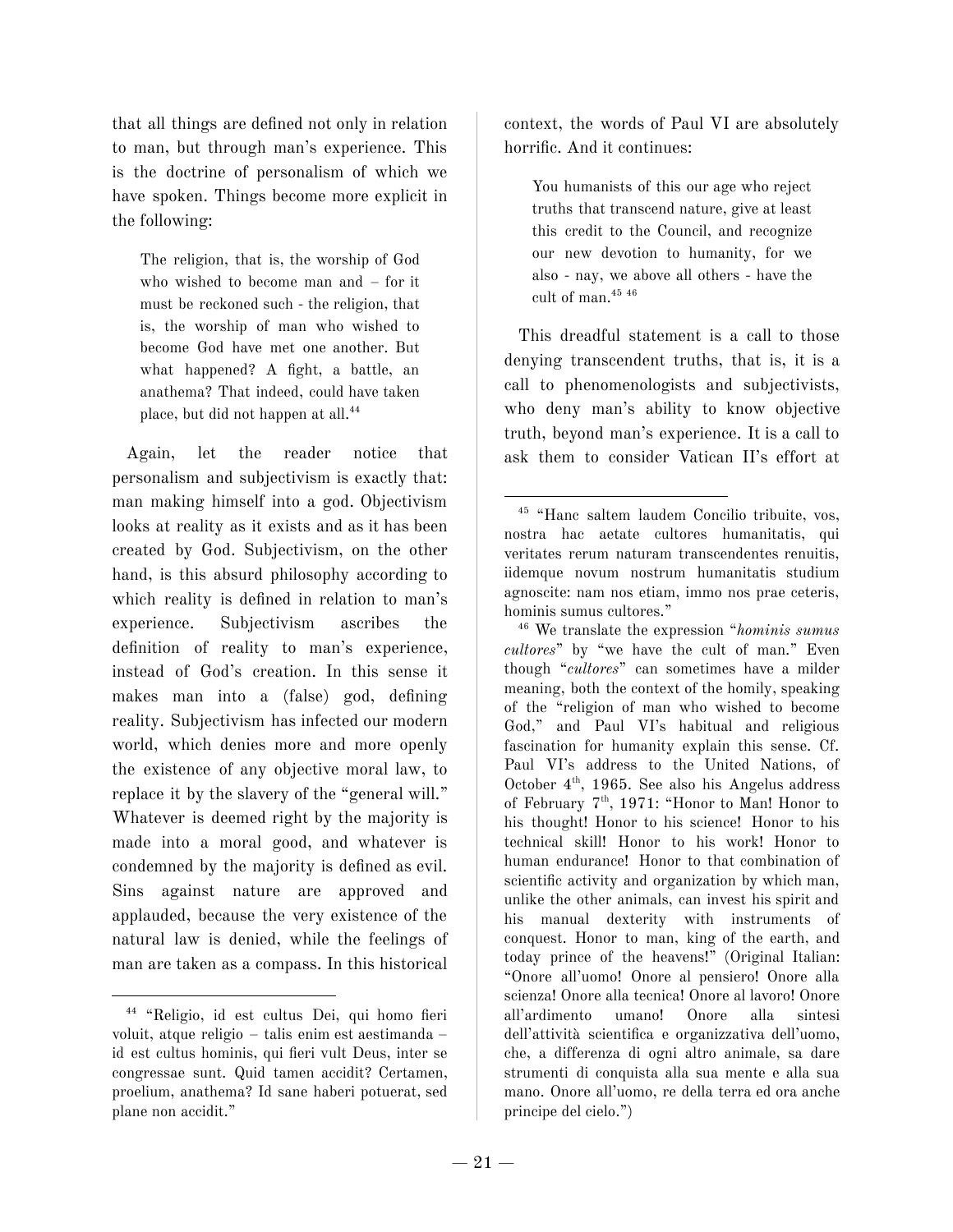this modern humanism. Instead of an anathema of modern philosophy, Vatican II gave it an embrace. And now Paul VI is expecting "modern humanists" to recognize and appreciate that effort. Vatican II is an attempt of reconciliation of the Catholic Faith with modern philosophy (pompously called "human values").

And Paul VI confirms that such is indeed the import of Vatican II's pastoral nature:

All that we have said and could still say as to its [viz., the Council's] human influence, did it perchance turn the Church's mind during the celebration of the Council towards the modern mind's culture, which consists entirely in man? It must be said that the Church did not deviate from the right course, but steered it in that direction. But whoever rightly ponders this chief concern by which the Council considered human and temporal goods cannot fail to recognize that such a concern must be attributed to that pastoral solicitude which the Council willed to follow as the proper note of its labors. 47

## **27. Is this a mere abandonment of outdated philosophical notions?**

The architects of Vatican II have overly emphasized that they only desired to express the same doctrine of the faith, but in a manner more in conformity with the modern man. This required, in their eyes, the abandonment of the traditional philosophy of the Church, in order to integrate certain elements of modern philosophy. They claim that this could (and should) be done without detriment to doctrine itself.

This is exactly what was condemned by Pius XII in 1950 in his encyclical *Humani generis:*

In theology some want to reduce to a minimum the meaning of dogmas; and to free dogma itself from terminology long established in the Church and from philosophical concepts held by Catholic teachers…

Moreover, they assert that when Catholic doctrine has been reduced to this condition, a way will be found to satisfy modern needs, that will permit dogma to be expressed also by the concepts of modern philosophy, whether of immanentism or idealism or existentialism or any other system.

This explains why so many people have tried, without success, to properly evaluate the meaning and import of the Vatican II documents, and their dogmatic value. Every so often, a new book is published, for the purpose of shedding light on the "real," objective, meaning of Vatican II. But Vatican II is full of subjective principles. Vatican II did not intend to teach Catholic doctrine as it is an objective truth, clear and precise, but rather to present it through the lens of

<sup>47</sup> "Quae omnia de Concilio diximus, quaeque dicere insuper possimus ad humanum ipsius momentum quod attinet, numquid inter Concilium celebrandum, Ecclesiae mentem deflexerunt ad hodiernae mentis culturam, quae tota in homine consistit? Dicendum est, Ecclesiam non a recto itinere decessisse, sed hoc in illam partem direxisse. At qui probe perpendant hoc praecipuum studium, quo Concilium bona humana et temporalia consideravit, facere iidem non poterunt, quin agnoscant hujusmodi studium pastorali illi sollicitudini tribuendum esse, quam Concilium tamquam propriam laborum suorum notam sequi voluit…"